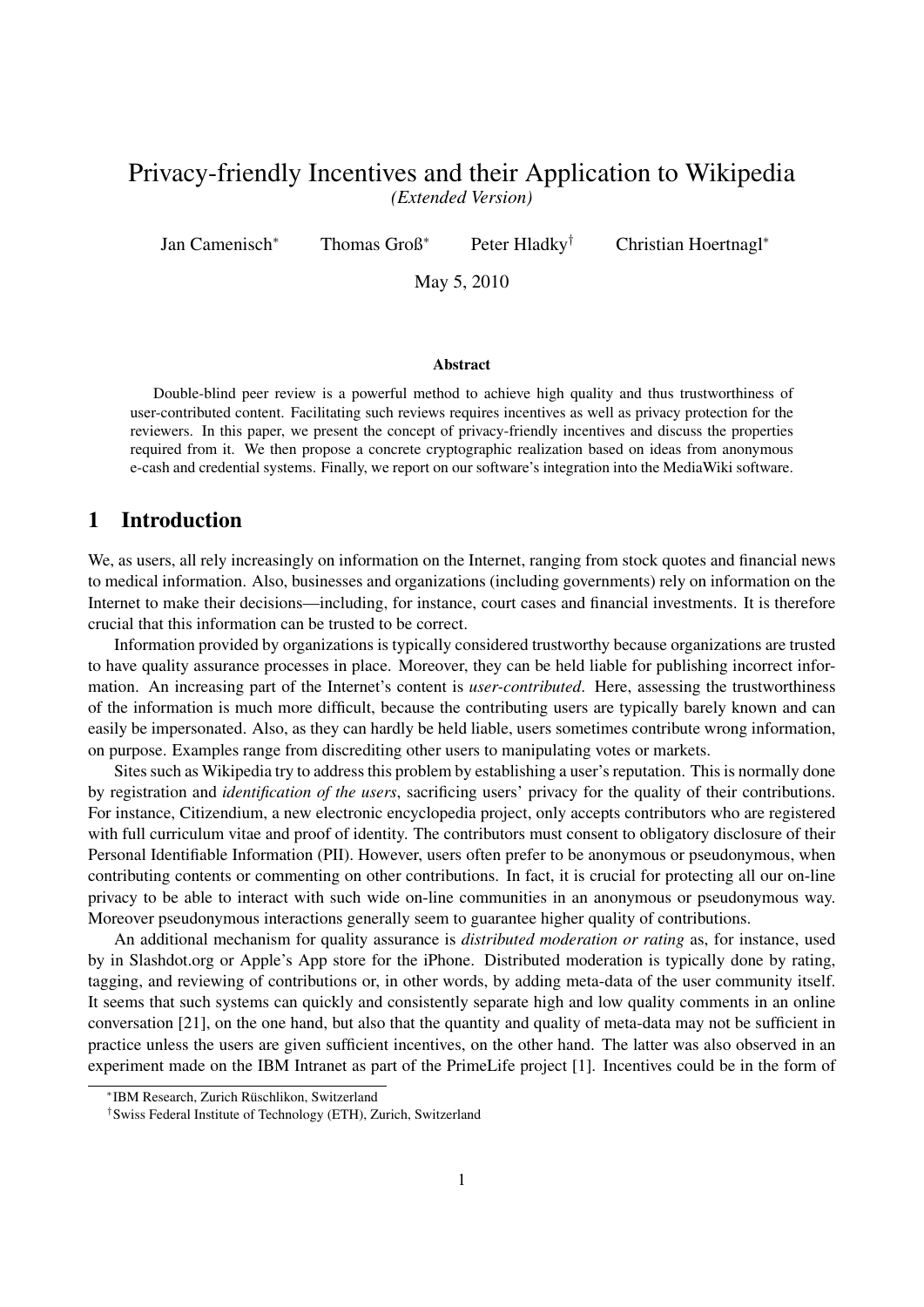monetary payments (e.g., micro-payments or points that can be redeemed later for a book or CD), valuations such as gaining reputation (cf. eBay), or in the form of side-effects (e.g., as games with a purpose [26]).

In conclusion, we need an on-line collaboration system that, on the one hand, protects the privacy of the users and, on the other hand, enhances the quality by giving incentives for reviews and moderation. For the latter, we need of course to ensure that the privacy offered cannot be abused. For instance, it must not be possible that one and the same person provides the original contribution and then also does all the moderation and reviews. In the paper, we first investigate the requirements and then provide a system that, on the one hand, offers maximal privacy to the users and, on the other hand, allows for providing incentives and the establishment of reputations. Our system draws on unlinkable pseudonyms, anonymous credentials and e-cash.

Contributions. We specify the first privacy-friendly incentive system with strong privacy protection and accountability. The system not only covers incentives and reputation, but also separation of duty, role-based and attribute-based entitlement policies. We provide a cryptographic realization based on abstract interfaces with zero-knowledge proofs of knowledge, anonymous credential systems and anonymous e-cash as primitives. Our system can be instantiated in an SRSA as well as in an ECC setting.

We have implemented our incentive system for Wikipedia based on the Identity Mixer cryptographic library (SRSA). It can be used with any other on-line collaboration platform. We intend to make our source code publicly available.

# 2 Preliminaries

In this section we describe the abstract interfaces of the cryptographic primitives we employ, mostly following Bangerter et al. [4]. Our actual implementation uses and extends the Identity Mixer cryptographic library [20] which offers these primitives.

#### 2.1 Commitment Schemes

A commitment scheme allows one to commit to a message m from some domain (typically  $\mathbb{Z}_q$  for some prime  $q$ ). The interface is as follows.

- $C \leftarrow \text{Commit}(m, r)$
- 0 or  $1 \leftarrow$  VerifyCommit $(C, m, r)$

The interface can be instantiated by the Pedersen commitment scheme [23] or the Integer commitment scheme by Damgård and Fujisaki [15]. For the Pedersen scheme, public parameters are a group  $G$  of prime order q, and generators  $(g_0, \ldots, g_l)$ . In order to commit to the values  $(m_1, \ldots, m_l) \in \mathbb{Z}_q^l$ , pick a random  $r \in \mathbb{Z}q$  and set

$$
C \leftarrow \text{Commit}((m_1, \ldots, m_l), r) = g_0^r \prod_{i=1}^l g_i^{m_i}.
$$

#### 2.2 Zero-Knowledge Proofs and Σ-Protocols

When referring to the zero-knowledge proofs of knowledge of discrete logarithms and statements about them, we will follow the notation introduced by Camenisch and Stadler [14] and formally defined by Camenisch, Kiayias, and Yung [11].

For instance,  $PK\{(a, b, c) : y = g^a h^b \wedge \tilde{y} = \tilde{g}^a \tilde{h}^c\}$  denotes a "*zero-knowledge Proof of Knowledge of integers* a, b, c such that  $y = g^a h^b$  and  $\tilde{y} = \tilde{g}^a \tilde{h}^c$  holds," where  $y, g, h, \tilde{y}, \tilde{g}$ , and  $\tilde{h}$  are elements of some groups  $G = \langle g \rangle = \langle h \rangle$  and  $\tilde{G} = \langle \tilde{g} \rangle = \langle \tilde{h} \rangle$ . Following the approach of Bangerter et al., the PK notation accepts abstract predicates as inputs. For instance,  $PK{m,r}$ : VerifyCommit $(C, m, r)$  denotes the proof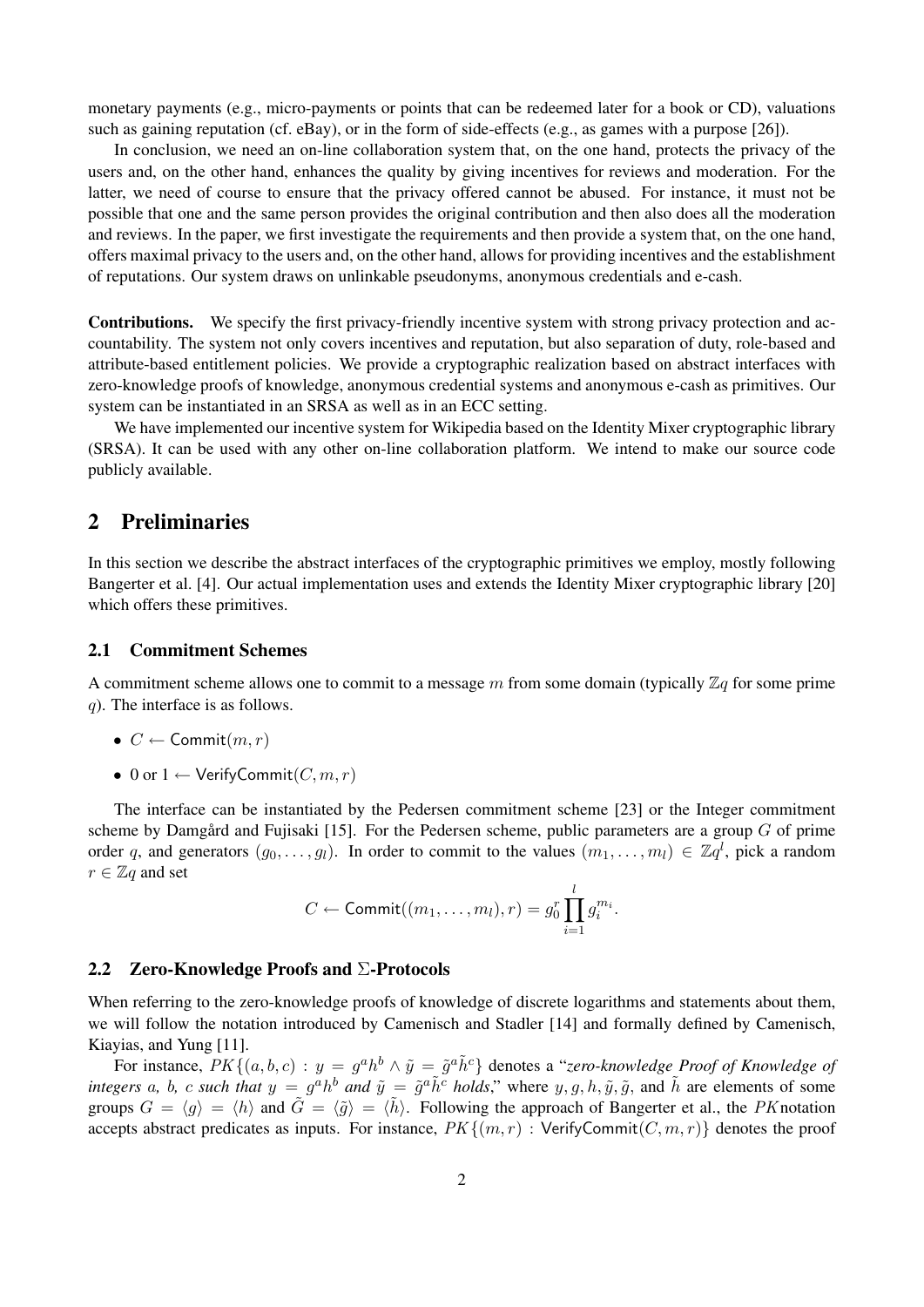of representation of a commitment. SPKdenotes a signature proof of knowledge, that is a non-interactive transformation of a proof with the Fiat-Shamir Heuristic [17].

#### 2.3 Signature Scheme for Anonymous Credentials

Bangerter et al. [4] formalize anonymous credential systems as an abstract signature interface. The signer is an Issuer I with key pair  $(sk<sub>1</sub>, pk<sub>1</sub>$ ).

- $(sk_1, pk_1$ )  $\leftarrow$  SetupSign( $\ell$ ): Key generation for the Issuer I.
- $\bullet \ \ (\sigma)(\ ) \leftarrow {\sf HiddenSign}((C_1, \ldots, C_{l'}), (m_{l'+1}, \ldots m_l), r; pk_{\mathsf{I}})(sk_{\mathsf{I}})$ : Issuer I signs hidden messages  $(m_1, \ldots, m_{l'})$  in commitments  $(C_1, \ldots, C_{l'})$  as well as known messages  $(m_{l'+1}, \ldots, m_l)$ . The user completes the signature  $\sigma$  with the commitment randomness r.
- 0 or  $1 \leftarrow$  VerifySign $(\sigma, (m_1, \ldots, m_l); pk_1)$ : Predicate to verify a signature  $\sigma$  by Issuer I on messages  $(m_1, \ldots, m_l)$ .
- $\bullet \ \ 0 \ \text{or} \ 1 \leftarrow \mathsf{VerifySignPred}(\sigma, (m_1, \ldots, m_l), \mathsf{AttrPredicate}; pk_l) \text{:}$ Verifies additionally that the efficiently provable predicate AttrPredicate over the messages  $(m_1, \ldots, m_l)$ is fulfilled.

This abstraction contains two key points: First, it provides a HiddenSign() function that allows an Issuer I to sign committed values  $C_i = \text{Commit}(m_i, r), 1, \ldots, i, \ldots, l'$  without knowledge of the hidden values  $m_i$ . Second, the framework provides a predicate VerifySign() that allows for a verification of signatures in zeroknowledge proofs of knowledge. Thirdly, we offer an additional predicate VerifySignPred() to verify attribute statements over the attributes of signature  $\sigma$  in zero-knowledge proofs.

## 2.4 E-Coin Schemes

Our construction uses simple e-coins as basic building block. We reference compact e-cash [10] for a formal set of definitions.

- $(s k_{\rm B}, p k_{\rm B}) \leftarrow$  SetupBank $(\ell)$ : Key generation for Bank B.
- $\bullet \ (\sigma_\Psi, d_\Psi, s_\Psi)(\) \leftarrow \mathsf{Without}(\sigma_U; sk_\mathsf{U}, pk_\mathsf{B}) (sk_\mathsf{B}, pk_\mathsf{I})$ : User U withdraws an unspent e-coin  $(\sigma_{\Psi}, d_{\Psi}, s_{\Psi})$  from Bank B. The bank signs U's identity  $sk_{\text{U}}$  certified by Issuer I in signature  $\sigma_U$ .
- $(T, R)(\Psi) \leftarrow$  Spend $(\sigma_U, (\sigma_{\Psi}, d_{\Psi}, s_{\Psi}); sk_U)(pk_B)$ : User U spends an e-coin ( $\sigma_{\Psi}$ ,  $d_{\Psi}$ ,  $s_{\Psi}$ ) with a recipient while proving ownership of the e-coin with relation to its identity  $sk_{U}$ . The recipient outputs a spent e-coin  $\Psi$ , whereas user U outputs  $(T, R)$  as auxiliary data to combine the Spend() method with other proofs. T is a function of  $(s_{k_1}, R, d_{\Psi})$ , such as  $T \leftarrow$  $g_B^{sk_{\mathsf{U}}\mathsf{R}} g_B^{d_{\Psi}}.$
- $()(\Psi) \leftarrow \text{Deposit}(\Psi)()$ : Sends a spent e-coin  $\Psi$  to the bank.
- $(pk_H, \Pi) \leftarrow$  Identify $(\Psi_1, \Psi_2)$ : Bank B runs Identify() on two spent coins  $\Psi_1$  and  $\Psi_2$  to identify a double-spend perpetrator. It outputs a public key  $pk$ <sup>U</sup> and a double-spending proof Π.
- 0 or  $1 \leftarrow$  VerifyGuilt $(pk_U, \Pi)$ : The double-spend case  $(pk_{\text{U}}, \Pi)$  is publicly verifiable by VerifyGuilt().

Let us recall the core properties of an e-coin scheme: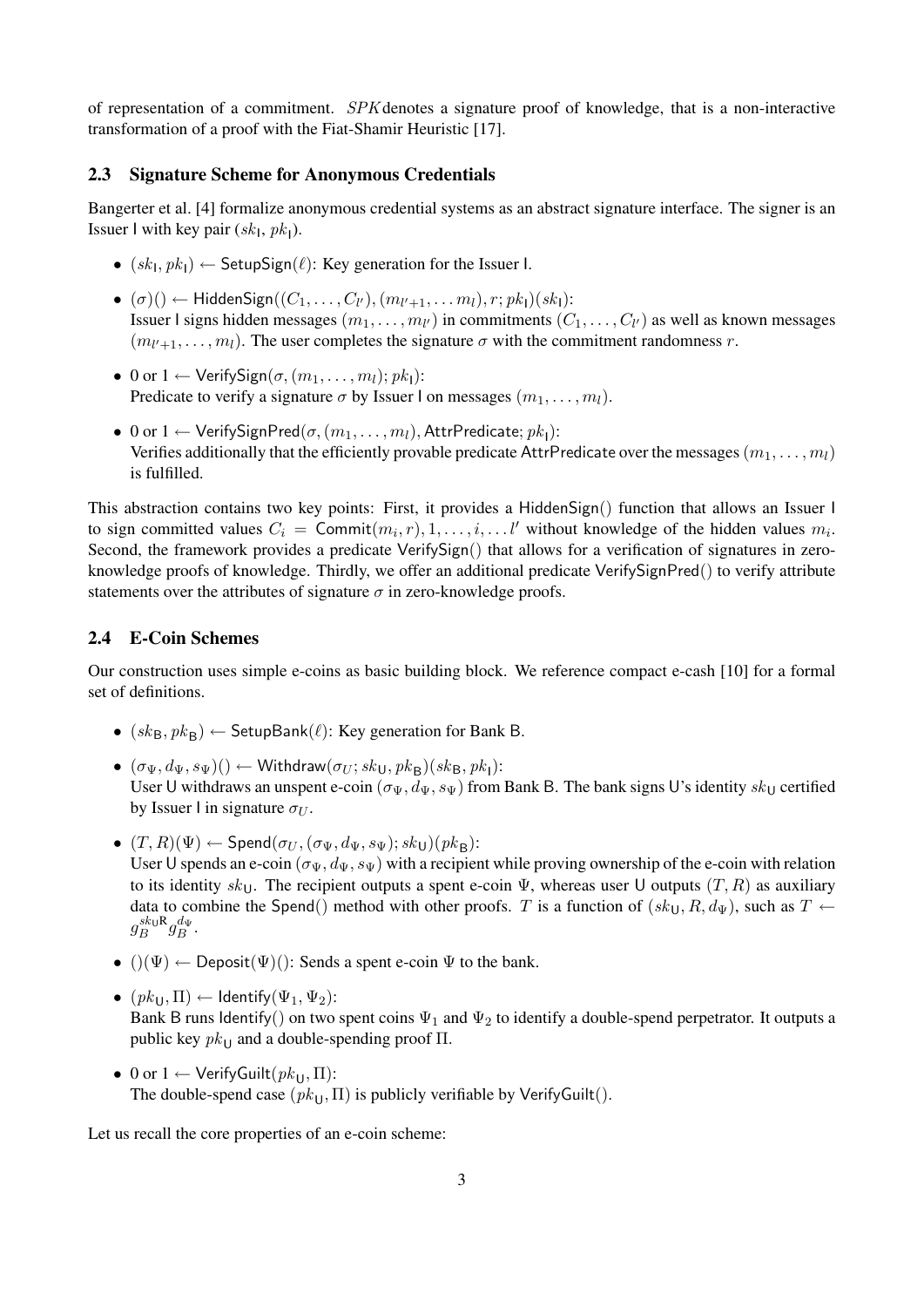- Correctness. The Withdraw() and Spend() operations terminate successfully with honest participants. An honest recipient accepts a e-coin from a successful Spend().
- Balance. No more e-coins can be spent than have been withdrawn.
- Identification of Double-Spenders. Suppose bank B is honest. Let us consider U and W as honest users, who each of them received an e-coin during an execution of the Spend() protocol with an adversary, say  $\Psi_1 = (s_{\Psi}, R_1, T_1, \Phi_1)$  and  $\Psi_2 = (s_{\Psi}, R_2, T_2, \Phi_2)$ . Then the adversary can be identified by the double-spending detection Identify() with overwhelming probability.
- **Public Key Recovery.** The double-spending detection identifies a perpetrator U by outputting  $pk_{U}$ . We do not require full tracing as proposed in e-cash schemes.

Exculpability. Guilt in double-spending is publicly verifiable.

# 3 Privacy-friendly Incentives

Wikipedia provides documents to its users contributed by members of the community. This user-generated content varies in quality and can be significantly improved by (expert) reviews and comments. As most scientists know, good reviews are time-consuming, that is, come at a cost. Even though community service out of idealism is a common trait in the Wikipedia community, incentive systems can improve the situation for contributors as well as for the contributed content. They aim at reimbursing the review or revision cost by awards and at invigorating the review process.

Privacy-friendly incentives complement this fundamental goal with anonymity and privacy protection for all users. Therefore, they enable a double-blind peer review process and nurture fairness, impartiality, and rigor. Authors as well as the reviewers of documents can remain anonymous during the entire review process. Such a review process is believed to be essential for academic quality, even though it sometimes lacks in reviewer accountability. Our goal is to establish a cryptographic system that reaches high quality standards, while fulfilling the diverse requirements of the involved parties.

We formalize the incentive system as a collaborative document editing system, in which all revisions, reviews and comments are linked to one initial Document  $P_0$ . We consider a document version history  $\mathbb{P} =$  ${P_0, \ldots, P_n}$  as ordered sequence of revisions, reviews and comments associated with the  $P_0$ , where  $P_n$  denotes the most recent revision or review.

**Principals.** There are multiple parties interacting with a document  $P$ . We have a clearing house that hosts all documents and organizes the incentive system, in our case a Wiki W. The Wiki has a community of users U. Each user may act in different and multiple roles:

- Reader U: A reader consumes Document P. Any reader may offer incentives to other users to improve the quality of a document by a review or a revision.
- Author V: An author contributes an initial version or a revision of a Document P.
- **Reviewer R:** A reviewer contributes reviews and comments for a Document  $P$  in exchange for receiving an incentive.
- Editor E: An editor is a privileged user, who may approve or decline document revisions or reviews by authors and reviewers.

We introduce a bank B to exchange real-world goods and awards for electronic incentives. Users of Wiki W can withdraw fresh incentive e-coins and deposit spent ones as part of our virtual incentive economy. Even though we allow a system with full anonymity, we require the users to register with a trusted identity Issuer I to infuse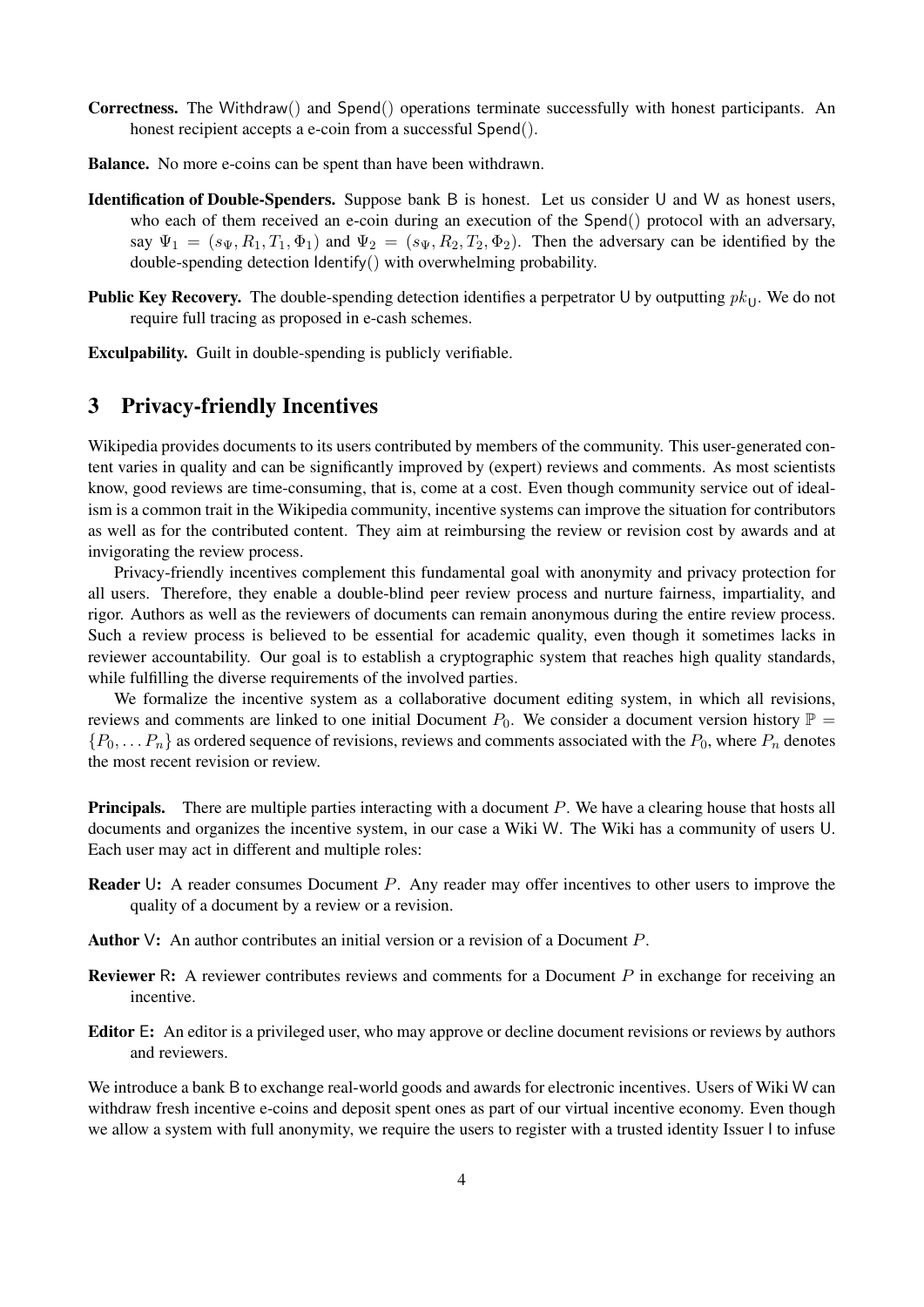accountability in the entire review and incentive process. Each User U obtains an identity certificate  $\sigma_U$  on its identity  $sk_{U}$  from Issuer  $L^{1}$  The identity of honest users is never revealed by the incentive system, whereas the certified identity enforces separation of duty between authors and reviewers and prevents double-spending attacks as well as vandalism.

Concepts. In a privacy-friendly incentive system, many anonymous users interact with a single Document P. Incentives may be given before or after a contribution (revision or review). *Pre-contribution* incentives are offered to users to provide a contribution at all and independent from the contribution quality. For instance, a Reader U can offer incentive e-coins for any reviewer who is willing to contribute a review. *Post-contribution* incentives are offered after the contribution is made and may be dependent on the quality of contribution. For instance, users can rate the quality of a reviewer's contribution and offer reputation coins for his work.

In our model, a Reader U explicitly withdraws incentives from a Bank B. The reader offers these *precontribution* incentives on the Wiki W for improvements to a document P. The Wiki W acts as clearing house and is responsible for ensuring unlinkability by exchanging the spent incentives of Reader U with Bank B for fresh incentives. Once a reviewer R decides to contribute a review  $P'$ , he submits the review to the Wiki W for inspection by the editor. Once the editor approved the review, the Reviewer R can obtain the incentives from the Wiki W. We leave a community approval to the extensions in Section 5. As *post-contribution* incentives extension, the number of the obtained incentives can be dependent on the review rating or the reviewer can obtain separate reputation coins to build a reputation credential.

Checks and Balances. The privacy-friendly incentive system provides anonymity to all users and balances this property with strong accountability safe-guards. In a fully anonymous system without such safe-guards, malicious users could attempt to manipulate reviews, sabotage other author's work or publish fabrications without accountability. Well known examples of checks and balances to counter those attacks are the separation of reviewer and author/editor or the binding of reviews and documents to the contributor's true identity.

To achieve accountability as well as separation of duty between roles, we introduce a cryptographic domain pseudonym  $N_{P,U}$  for each User U that interacts with a Document P. It is function of the user's true identity  $sk_U$ and the page P while hiding  $sk_U$  computationally. Therefore, each principal interacting with P has one unique pseudonym, which is independent from their role. Pseudonyms  $N_{P,U}$  and  $N_{Q,U}$  from different documents P and Q are unlinkable.

# 4 Core Incentive System

### 4.1 Service Interface

- $\bullet$   $() (N_{\mathsf{B}, \mathsf{U}}) \leftarrow \mathsf{Register}(\sigma_\mathsf{U}; \mathit{sk}_\mathsf{U}, \mathit{pk}_\mathsf{B}) (\mathit{pk}_\mathsf{I})$ : A User U registers at Bank B anonymously while establishing a bank-specific domain pseudonym  $N_{B,U}$ for future transactions.
- $\bullet$   $(\sigma_\Psi, d_\Psi, s_\Psi)(N_{\mathsf{B}, \mathsf{U}}) \leftarrow \mathsf{Without}$ ncentive $(\sigma_\mathsf{U}; sk_\mathsf{U}, pk_\mathsf{B}) (sk_\mathsf{B}, pk_\mathsf{I})$ :

A Reader U withdraws incentive coins from Bank B. Reader U outputs a triple of a coin signature  $\sigma_{\Psi}$ , a double-spend random element  $d_{\Psi}$  and a coin serial number  $s_{\Psi}$ . Bank B outputs the reader's domain pseudonym  $N_{\rm B, U}$ .

 $\bullet$   $()(\Psi, N_{P,\mathsf{U}}) \leftarrow \mathsf{SubmitOffer}(\sigma_{\mathsf{U}}, (\sigma_{\Psi}, d_{\Psi}, s_{\Psi}), P; sk_{\mathsf{U}})(pk_{\mathsf{B}}, pk_{\mathsf{I}})$ : A Reader U submits an incentive offer to the Wiki W, the clearing house. Wiki W ouputs a spent coin  $\Psi$  and the reader's domain pseudonym for Page P:  $N_{P,U}$ . SubmitOffer guarantees the reader's proof of possession of the e-coin.

<sup>&</sup>lt;sup>1</sup>Even our system works with multiple banks as well as multiple identity issuers, we focus on the single-bank/single-issuer case for simplicity.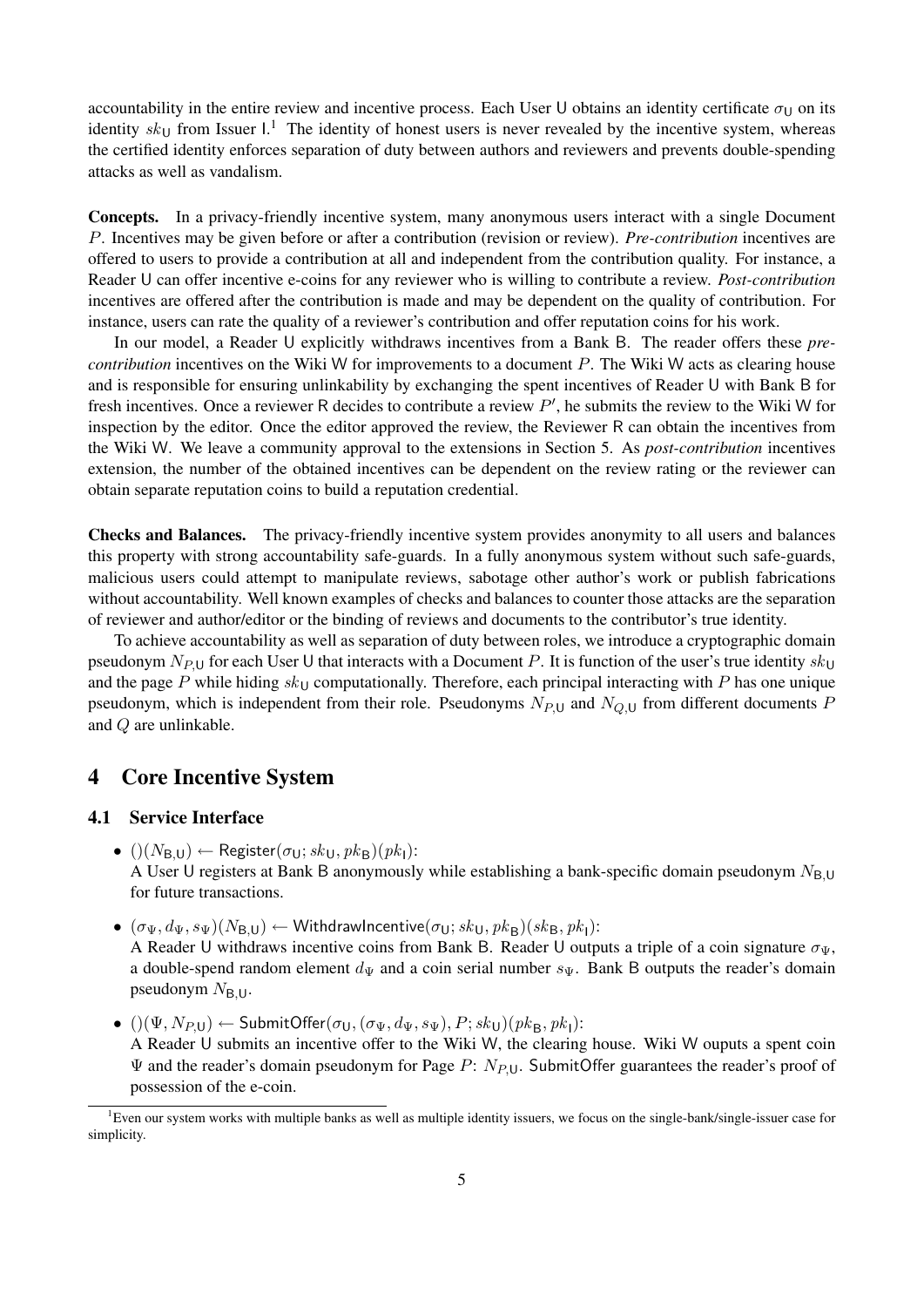- $\bullet$   $\phi((N_{P,\mathsf{R}}) \leftarrow \mathsf{ProposeReview}(\sigma_{\mathsf{R}}, P, P'; sk_{\mathsf{R}}, pk_{\mathsf{I}})(\mathsf{Review}_P; pk_{\mathsf{I}}):$ A Reviewer R proposes a Review  $P'$  for Document P anonymously at Wiki W. The Wiki outputs the reviewer's domain pseudonym  $N_{PR}$  for Page P. It ensures that Reviewer R fulfills the entitlement and qualification predicate Review<sub>P</sub> and the separation of duty with the author.
- $((N_{P,E}) \leftarrow$  EvaluateReview $(\sigma_E, P, P', result; sk_E, pk_1)(pk_1)$ : Editor E rates the Review  $P'$  for Document P with rate result. The value result determines approval or rejection. Wiki W enforces separation of duty.
- $\bullet \, (\Psi)(N_{P,\mathsf{R}}) \leftarrow \mathsf{SubmitReview}(\sigma_{\mathsf{R}},P,P';sk_{\mathsf{R}},pk_{\mathsf{B}},pk_{\mathsf{I}})(\sigma_{\mathsf{W}},(\sigma_{\Psi},d_{\Psi},s_{\Psi});sk_{\mathsf{W}},pk_{\mathsf{I}})$ A Reviewer R submits an approved review  $P'$  to Wiki W and obtains the reward incentive coin  $\Psi$  in return. The domain pseudonym  $N_{PR}$  links the transactions.
- $(\cdot)(\Psi) \leftarrow$  DepositIncentive $(\Psi)(\cdot)$ : A spent coin  $\Psi$  is sent to Bank B.
- $\bullet \ \ (\sigma'_{\Psi}, d'_{\Psi}, s'_{\Psi})(\Psi) \leftarrow \textsf{ExchangeIncentive}(\Psi, \sigma_{\mathsf{W}}; \mathit{sk}_{\mathsf{W}}, \mathit{pk}_{\mathsf{B}})(\mathit{sk}_{\mathsf{B}}, \mathit{pk}_{\mathsf{I}})$ : We introduce an ExchangeIncentive() method to allow Wiki W to deposit a spent coin Ψ at Bank B in exchange for a fresh coin  $(\sigma'_\Psi, d'_\Psi, s'_\Psi)$ . The Bank learns the deposited coin  $\Psi$  and may run Identify() to reveal double-spenders.

#### 4.2 Requirements

First, to ensure rigorous and impartial reviews, authors, reviewers and editors must benefit from a strong privacy protection. The parties need to be anonymous and their transactions unlinkable between multiple documents.

Second, we consider multiple access control properties. The system must support roles and attributes to qualify reviews. We also allow the certification of reviewer profession and expertise, which increases trust in reviews and may entitle to claiming a larger incentive for an editing task. In addition, the roles of different parties in a review process must be clearly separated. The most common example is that an author may not review and judge her own article.

Third, the system must hold users accountable for their actions to discourage vandalism and fraud. This involves a certification of the user's identities, be it by the Wikipedia system itself or trusted third parties, such as government-supported eID issuers. The system supports identity escrow by standard means, for instance, by verifiably encrypting the user's true identity to a trusted anonymity revocation authority.

- Incentive Security. *Correctness*: The operations terminate successfully with honest participants. *Balance*: No more incentive e-coins can be given than have been withdrawn. (a) An adversary can be identified by the double-spending detection with overwhelming probability. (b) Public Key Recovery identifies a perpetrator U by outputting  $pk_{U}$ . *Exculpability*: Double-spending guilt is publicly verifiable.
- Anonymity. The users of a Wikipedia system can be completely anonymous. Users shall only be linked to specific articles by domain pseudonyms.
- Unlinkability. Different transactions within a review process as well as transactions of the entire Wikipedia system are unlinkable. Unlinkability of underlying technology is orthogonal to this claim (IP addresses, cookies, etc.)
- Role- and Attribute-based Entitlement. The system allows for role-based and attribute-based access control (RBAC/ABAC) based on certified identities.
- Separation of Duty. The system enforces a separation of conflicting duties (SoD). In particular, an author cannot review or rate her own article.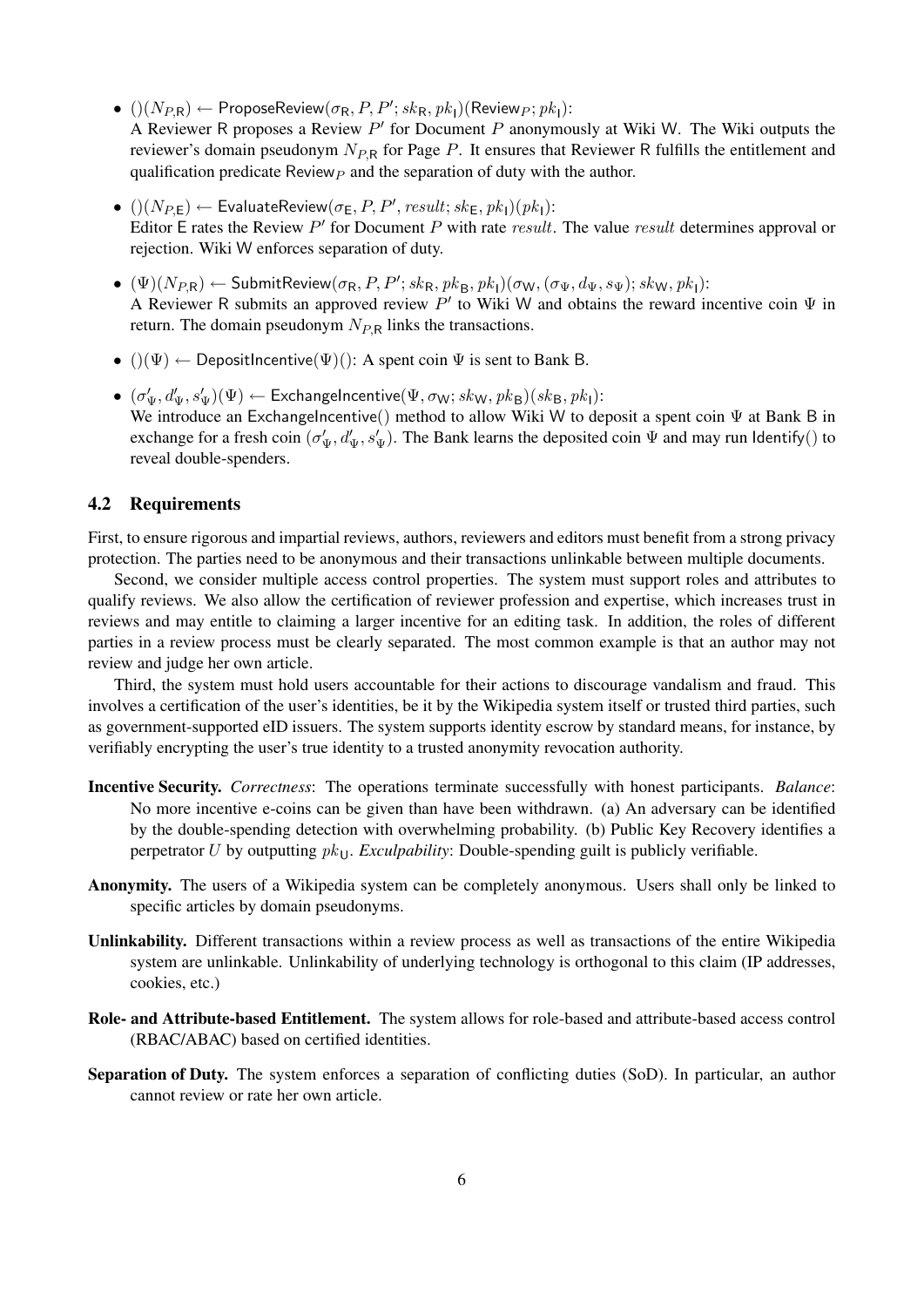Accountability. The system holds users accountable for their actions by three means: (i) *Identity Certification*: The users' true identities and roles are certified in anonymous credentials by trusted issuers. (ii) *Master Key Consistency*: All credentials and transactions of a user U are all bound to the same identity/master key sk<sub>U</sub>. (iii) *Identity Escrow*: We allow a trusted third party to revoke the anonymity of users.

## 4.3 Realization

We realize the incentive service interface with the abstract primitives from Section 2.

Register( $\sigma_U$ ; sk<sub>U</sub>,  $pk_B$ )(). We require each User U to register at Bank B and to establish a bank-specific domain pseudonym  $N_{B,U}$  in the course of action. User U proves knowledge of representation of the domain pseudonym in  $SPK<sub>1</sub>$ :

$$
SPK_1\{(\sigma_{\mathsf{U}}, sk_{\mathsf{U}}, m_1, \dots, m_l) :
$$
  
VerifySign $(\sigma_{\mathsf{U}}, (m_1, \dots, m_l); pk_1) \wedge$   

$$
N_{\mathsf{B},\mathsf{U}} = (\mathcal{H}(pk_{\mathsf{B}}))^{sk_{\mathsf{U}}}
$$

$$
\};
$$

$$
() (N_{\mathsf{B}, \mathsf{U}}) \leftarrow \mathsf{Register}(\sigma_\mathsf{U}; \mathit{sk}_\mathsf{U}, \mathit{pk}_\mathsf{B})()
$$

| User U<br>$(\sigma_{\mathsf{U}}; sk_{\mathsf{U}}, pk_{\mathsf{B}})$                                                                                                              | Bank B<br>$(pk_1)$                      |
|----------------------------------------------------------------------------------------------------------------------------------------------------------------------------------|-----------------------------------------|
| $N_{\text{B,U}} \leftarrow (\mathcal{H}(pk_{\text{B}}))^{sk_{\text{U}}};$<br>$\Phi_1 \leftarrow SPK_1\{\ldots\}$ $\qquad \qquad \underbrace{(N_{\mathsf{B},\mathsf{U}},\Phi_1)}$ | Verify: $(N_{B,U}, \Phi_1)$ with $pk_1$ |
|                                                                                                                                                                                  | $(N_{\mathsf{B},\mathsf{U}})$           |

WithdrawIncentive $(\sigma_{\sf U}; sk_{\sf U}, pk_{\sf B}) (sk_{\sf B}, pk_{\sf I})$ . We require a Reader U withdrawing an incentive e-coin to prove her pseudonym  $N_{B,U}$  prior to the coin withdraw with  $SPK_2$ :

$$
SPK_2\{(\sigma_U, sk_U, m_1, \dots, m_l) :
$$
  
VerifySign $(\sigma_U, (m_1, \dots, m_l); pk_1) \wedge$   

$$
N_{P,U} = (\mathcal{H}(pk_B))^{sk_U}
$$
  
};

After the Reader U successfully logged in as  $N_{B,U}$ , it engages in a Withdraw() operation with the bank, to obtain the incentive e-coins.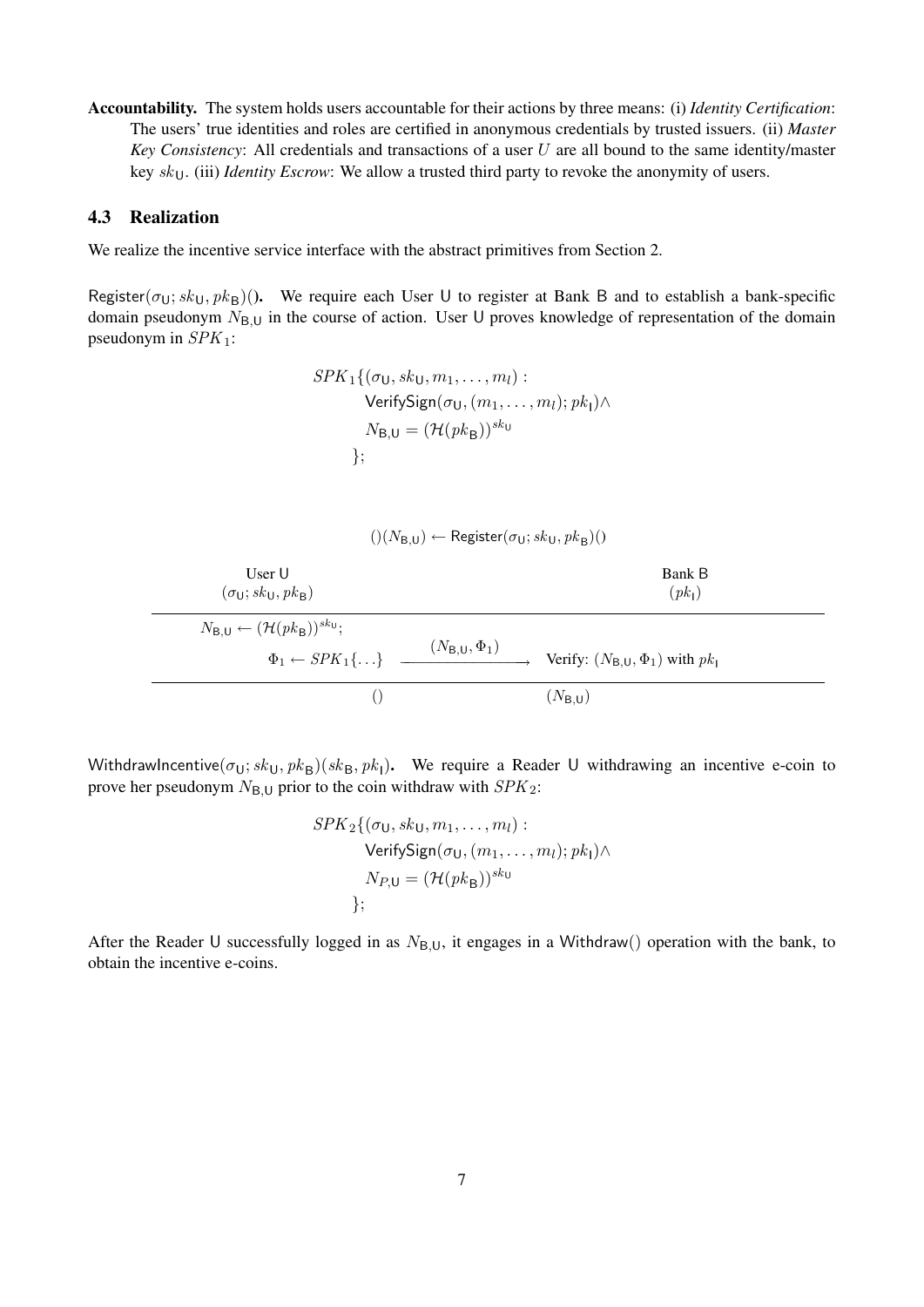| Reader U<br>$(\sigma_U; sk_U, pk_B)$                                                                       |                                                                                                                                                                                     | Bank B<br>$(sk_{\mathsf{B}}, pk_{\mathsf{I}})$ |
|------------------------------------------------------------------------------------------------------------|-------------------------------------------------------------------------------------------------------------------------------------------------------------------------------------|------------------------------------------------|
| $N_{\rm B,U} \leftarrow (\mathcal{H}(pk_{\rm B}))^{sk_{\rm U}};$<br>$\Phi_2 \leftarrow SPK_2 \{ \ldots \}$ | $(N_{\mathsf{B}.\mathsf{U}}, \Phi_2)$<br>$(\sigma_{\Psi}, d_{\Psi}, s_{\Psi})$ Withdraw $(\sigma_{\mathsf{U}}; sk_{\mathsf{U}}, pk_{\mathsf{B}})(sk_{\mathsf{B}}, pk_{\mathsf{I}})$ | Verify: $(N_{B,U}, \Phi_2)$ with $pk_1$        |
| $(\sigma_{\Psi}, d_{\Psi}, s_{\Psi})$                                                                      |                                                                                                                                                                                     | $\langle N_{\mathsf{B},\mathsf{U}})$           |

 $(\sigma_{\Psi}, d_{\Psi}, s_{\Psi})(N_{B,U}) \leftarrow$  WithdrawIncentive $(\sigma_{U}; sk_{U}, pk_{B})(sk_{B}, pk_{I})$ 

SubmitOffer( $\sigma_U, (\sigma_\Psi, d_\Psi, s_\Psi), P; sk_U$ )( $pk_B$ ). To submit an offer, a Reader U spends an incentive e-coin with the Wiki and proves knowledge of representation of his domain pseudonym at a document  $P$  by  $SPK<sub>3</sub>$ :

$$
SPK_3\{(sk_{\mathsf{U}}, d_{\Psi}, R) : \nT = g_B^{sk_{\mathsf{U}}R} g_B^{d_{\Psi}} \wedge \nN_{P, \mathsf{U}} = (\mathcal{H}(P))^{sk_{\mathsf{U}}} \n};
$$

 $((\Psi, N_{P,U}) \leftarrow$  SubmitOffer $(\sigma_U, (\sigma_{\Psi}, d_{\Psi}, s_{\Psi}), P; sk_U)(pk_B)$ 

$$
\begin{array}{cccc}\n\text{Reader U} & \text{Wiki W} \\
(\sigma_{\mathsf{U}}, (\sigma_{\Psi}, d_{\Psi}, s_{\Psi}), P; sk_{\mathsf{U}}) & (\mathit{pk}_{\mathsf{B}}, \mathit{pk}_{\mathsf{I}}) \\
\hline\nN_{P, \mathsf{U}} \leftarrow (\mathcal{H}(P))^{sk_{\mathsf{U}}}, & \\
(T, R) & \xleftarrow{\text{Spend}(\sigma_{\mathsf{U}}, (\sigma_{\Psi}, d_{\Psi}, s_{\Psi}); sk_{\mathsf{U}})(\mathit{pk}_{\mathsf{B}}, \mathit{pk}_{\mathsf{I}}); \\
\Phi_3 \leftarrow SPK_3 \{ \dots \} & \xleftarrow{\text{(}\Phi_3\)} & \text{Verify: } \Phi_3 \text{ with } \mathit{pk}_{\mathsf{I}} \\
\hline\n & & (\Psi, N_{P, \mathsf{U}}) & \xleftarrow{\text{(}\Phi_3\)} & \text{Verify: } \Phi_3 \text{ with } \mathit{pk}_{\mathsf{I}}\n\end{array}
$$

Note that even though this protocol does not provide inherent fairness (each party may abort between Spend() and  $SPK<sub>3</sub>$ ), none of the parties may gain an advantage by misbehaving.

ProposeReview $(\sigma_R, P, P'; sk_R, pk_1)$ (Review $p; pk_1$ ). A Reviewer R may propose a Review  $P'$  for Document P by proving knowledge of representation of her domain pseudonym  $N_{P,R}$  to Wiki W.  $SPK_4$  proves in addition that the Reviewer certificate  $\sigma_R$  fulfills the predicate Review<sub>P</sub>, e.g., that Reviewer R is a doctor:

$$
SPK_4\{(\sigma_R, sk_R, m_1, \dots, m_l) :
$$
  
VerifySignPred( $\sigma_R$ , ( $m_1, \dots, m_l$ ), Review<sub>P</sub>;  $pk_l$ ) $\land$   
 $N_{P,R} = (\mathcal{H}(P))^{sk_R}$   
};

The Wiki verifies that the Reviewer R is unequal of the document's author by comparing their domain pseudonyms.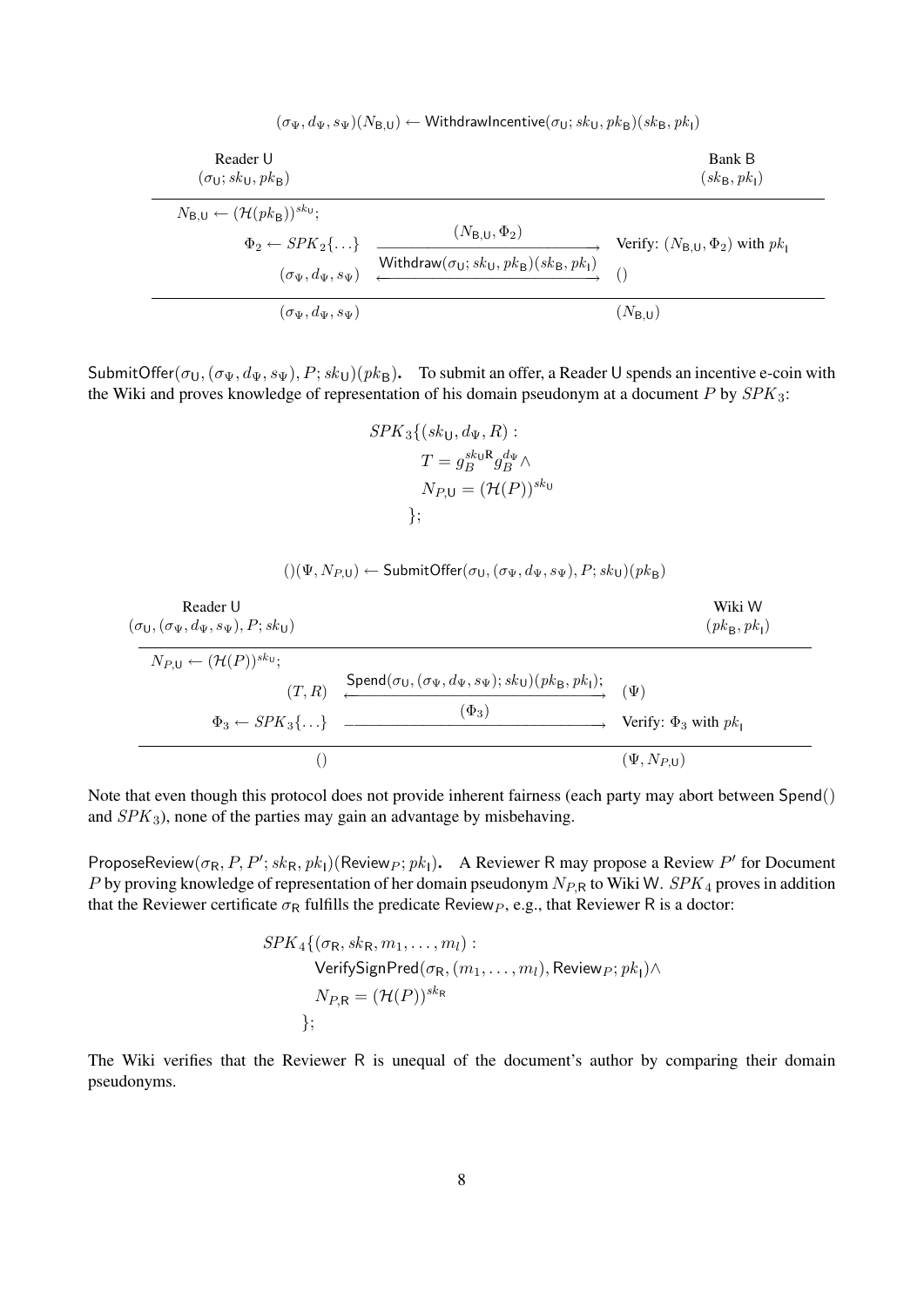| Reviewer R<br>Input: $(\sigma_R, P, P'; sk_R, pk_1)$                                                                                                               | Wiki W<br>Input: (Review <sub>P</sub> ; $pk_1$ )   |
|--------------------------------------------------------------------------------------------------------------------------------------------------------------------|----------------------------------------------------|
| $N_{P,\mathsf{R}} \leftarrow (\mathcal{H}(P))^{sk_{\mathsf{R}}};$<br>$\Phi_4 \leftarrow SPK_4\{\ldots\}$ $\qquad \qquad \frac{((N_{P,\mathsf{R}}, \Phi_4))}{\sim}$ | Verify: $N_{P,R} \neq N_{P,V}, \Phi_4$ with $pk_1$ |
|                                                                                                                                                                    | $(N_{PR})$                                         |

 $\label{eq:expansion} \text{()}(N_{P,\text{R}}) \leftarrow \text{ProposeReview}(\sigma_{\text{R}}, P, P'; sk_{\text{R}}, pk_{\text{I}}) \text{(Review}_{P}; pk_{\text{I}})$ 

EvaluateReview $(\sigma_E, P, P', result; sk_E, pk_1)(pk_1)$ . An Editor E can evaluate a review after having proven knowledge of representation of his domain pseudonym in  $SPK_5$ :

$$
SPK_5\{(\sigma_{\mathsf{E}}, sk_{\mathsf{E}}, m_1, \dots, m_l) :
$$
  
VerifySign $(\sigma_{\mathsf{E}}, (m_1, \dots, m_l); pk_1) \land$   

$$
N_{P, \mathsf{E}} = (\mathcal{H}(P))^{sk_{\mathsf{E}}}
$$
  

$$
\}(result);
$$

The Wiki verifies that Editor E and Reviewer R are unequal by comparing their domain pseudonyms.

$$
(()(N_{P,E}, result) \leftarrow EvaluateReview(\sigma_{E}, P, P', result; sk_{E}, pk_{1})(pk_{1})
$$
  
Editor E  

$$
(F_{E}, P, P', result; sk_{E}, pk_{1})
$$
 
$$
(pk_{1})
$$
  

$$
N_{P,E} \leftarrow (\mathcal{H}(P))^{sk_{E}};
$$
  

$$
\Phi_{5} \leftarrow SPK_{5}\{... \} \xrightarrow{(N_{P,E}, result, \Phi)} Verify: N_{P,R} \neq N_{P,E}, \Phi(result) with pk_{1}
$$
  

$$
(N_{P,E}, result)
$$

SubmitReview $(\sigma_R, P, P'; sk_R, pk_B, pk_1)(\sigma_W, (\sigma_\Psi, d_\Psi, s_\Psi); sk_W, pk_1)$ . When a Reviewer R submits an approved review  $P'$ , she needs to prove knowledge of representation of her domain pseudonym first to link the transaction to the previous ones:

$$
SPK_6\{(\sigma_R, sk_R, m_1, \dots, m_l) :
$$
  
VerifySign $(\sigma_R, (m_1, \dots, m_l); pk_1) \land$   

$$
N_{P,R} = (\mathcal{H}(P))^{sk_R}
$$
  
};

Wiki W only engages in a Spend() protocol run with Reviewer R after a successful proof. By that, the Reviewer R obtains an incentive coin  $\Psi$  and can subsequently deposit it with the bank.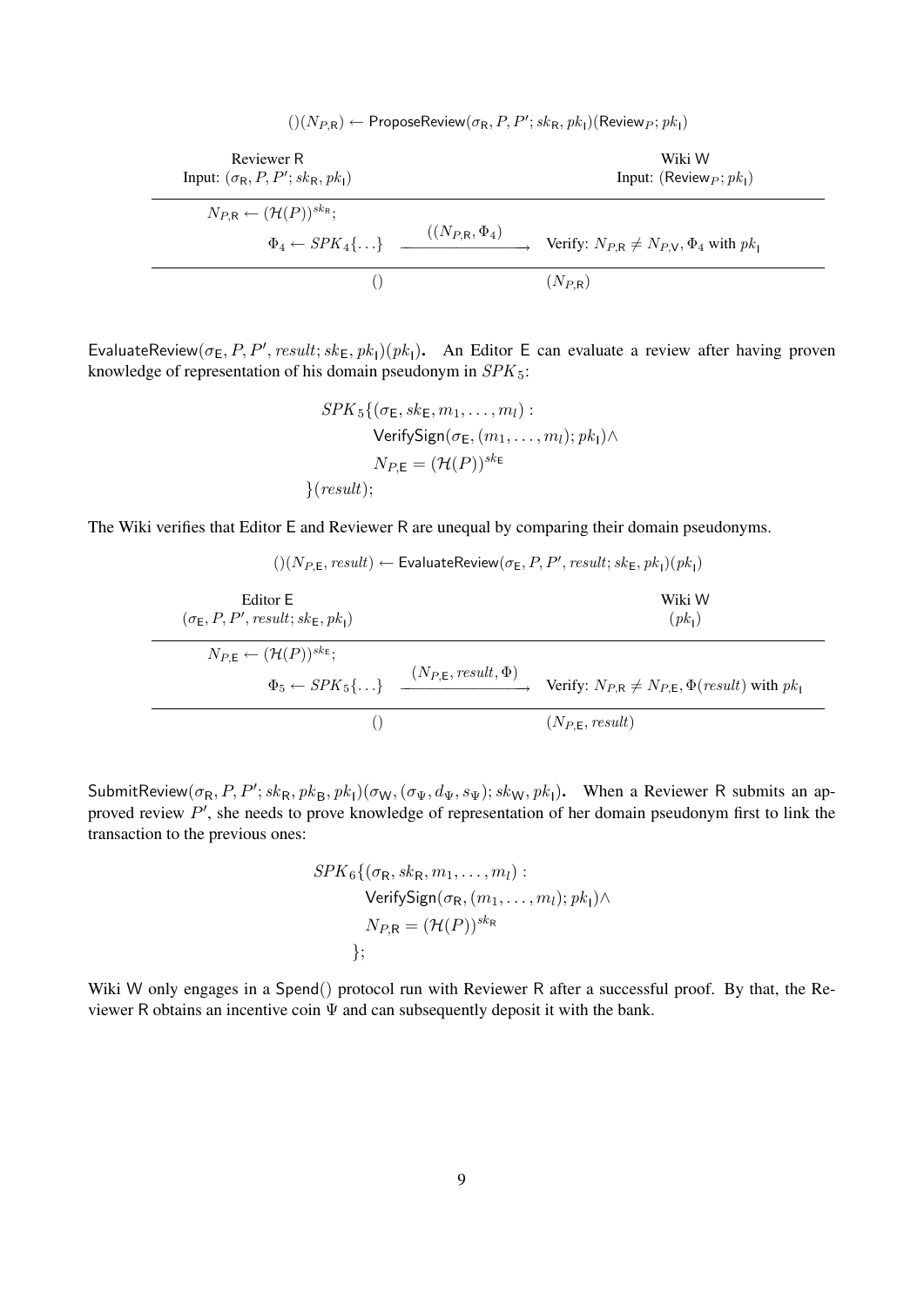| Reviewer R<br>$(\sigma_{\mathsf{R}}, P, P'; sk_{\mathsf{R}}, pk_{\mathsf{B}}, pk_{\mathsf{I}})$     |                                                                                      | Wiki W<br>$(\sigma_{\mathsf{W}}, (\sigma_{\Psi}, d_{\Psi}, s_{\Psi}); sk_{\mathsf{W}}, pk_{\mathsf{I}})$ |
|-----------------------------------------------------------------------------------------------------|--------------------------------------------------------------------------------------|----------------------------------------------------------------------------------------------------------|
| $N_{P,R} \leftarrow (\mathcal{H}(P))^{sk_R};$<br>$\Phi_6 \leftarrow SPK_6 \{ \ldots \}$<br>$(\Psi)$ | $(N_{P,R}, \Phi_6)$<br>Spend $(\sigma_W, (\sigma_\Psi, d_\Psi, s_\Psi); sk_W)(pk_B)$ | Verify: $(N_{P,R}, \Phi_6)$ with $pk_1$<br>(T,R)                                                         |
| $\langle \Psi \rangle$                                                                              |                                                                                      | $(N_{PR})$                                                                                               |

 $(\Psi)(N_{P,\mathsf{R}}) \leftarrow \mathsf{SubmitReview}(\sigma_{\mathsf{R}},P,P';sk_{\mathsf{R}},pk_{\mathsf{B}},pk_{\mathsf{I}})(\sigma_{\mathsf{W}},(\sigma_{\Psi},d_{\Psi},s_{\Psi});sk_{\mathsf{W}},pk_{\mathsf{I}})$ 

### 4.4 Security Analysis

Incentive Security. The balance property of the e-cash system directly transfer to the incentive balance of our construction. The e-cash system's Identify() and VerifyGuilt() operations on user public keys enforce *Balance* and *Exculpability*.

Anonymity and Unlinkability. We found our construction on anonymous credentials as root identity. Throughout the system's transactions, users only prove knowledge of representation of their domain pseudonyms and keep their actual identities confidential.<sup>2</sup>

The cross-document unlinkability is maintained because the domain pseudonyms are uniformly distributed random group elements under the assumption of the random oracle model (ROM). The decision whether two keys x and y are equal given  $(\mathcal{H}(P))^x$ ,  $\mathcal{H}(Q))^y$ ,  $P$ ,  $Q$ ) is hard under the DDH assumption in the ROM. We break the linking of non-transferable e-coins by an exchange<sup>3</sup> between clearing house and bank.<sup>4</sup>

Role- and Attribute-based Entitlement. We use the certified attributes in a user's identity credential  $\sigma_U$ as flexible entitlement mechanism. Our system supports RBAC by certified role attributes as well as ABAC by selective disclosure of further attributes. We employ this technique in the ProposeReview() operation: a Reviewer R proves that her identity credential  $\sigma_R$  fulfills a review predicate Review<sub>P</sub>. It applies to all proofs of representation of domain pseudonyms.

Separation of Duty. The separation of duty is enforced by proofs over domain pseudonyms. Whereas we achieve a subject-based separation of duty<sup>5</sup> by an inequality check of the domain pseudonyms, we realize rolebased separation of duty<sup>6</sup> with signature proofs of knowledge of roles and attributes associated with a domain pseudonym. The probability that two keys x and y for  $(\mathcal{H}(P))^x$ ,  $\mathcal{H}(P))^y$  collide is negligible as both are uniformly distributed random group elements given the ROM.

Accountability. We get *Certification* and *Consistency* properties by design of the anonymous credential system. We achieve *Identity Escrow* by including a Verifiable Encryption (e.g., Camenisch and Shoup [13]) of a user's true identity  $sk_{U}$  towards a trusted third party. We consider this procedure a standard technique and do not elaborate on it.

<sup>&</sup>lt;sup>2</sup>Only exception is the double-spending detection.

 $3$ ExchangeIncentive $()$  chains DepositIncentive $()$  and WithdrawIncentive $()$ 

<sup>&</sup>lt;sup>4</sup>Clearly, the linking through underlying network channels (e.g., IP and MAC addresses) is orthogonal to the presented scheme.

<sup>&</sup>lt;sup>5</sup>"The editor of the document is unequal to the author."

<sup>&</sup>lt;sup>6</sup> The document can only be confirmed under four-eyes principle, where one user has the role *Clerk* and another has the role *Manager*."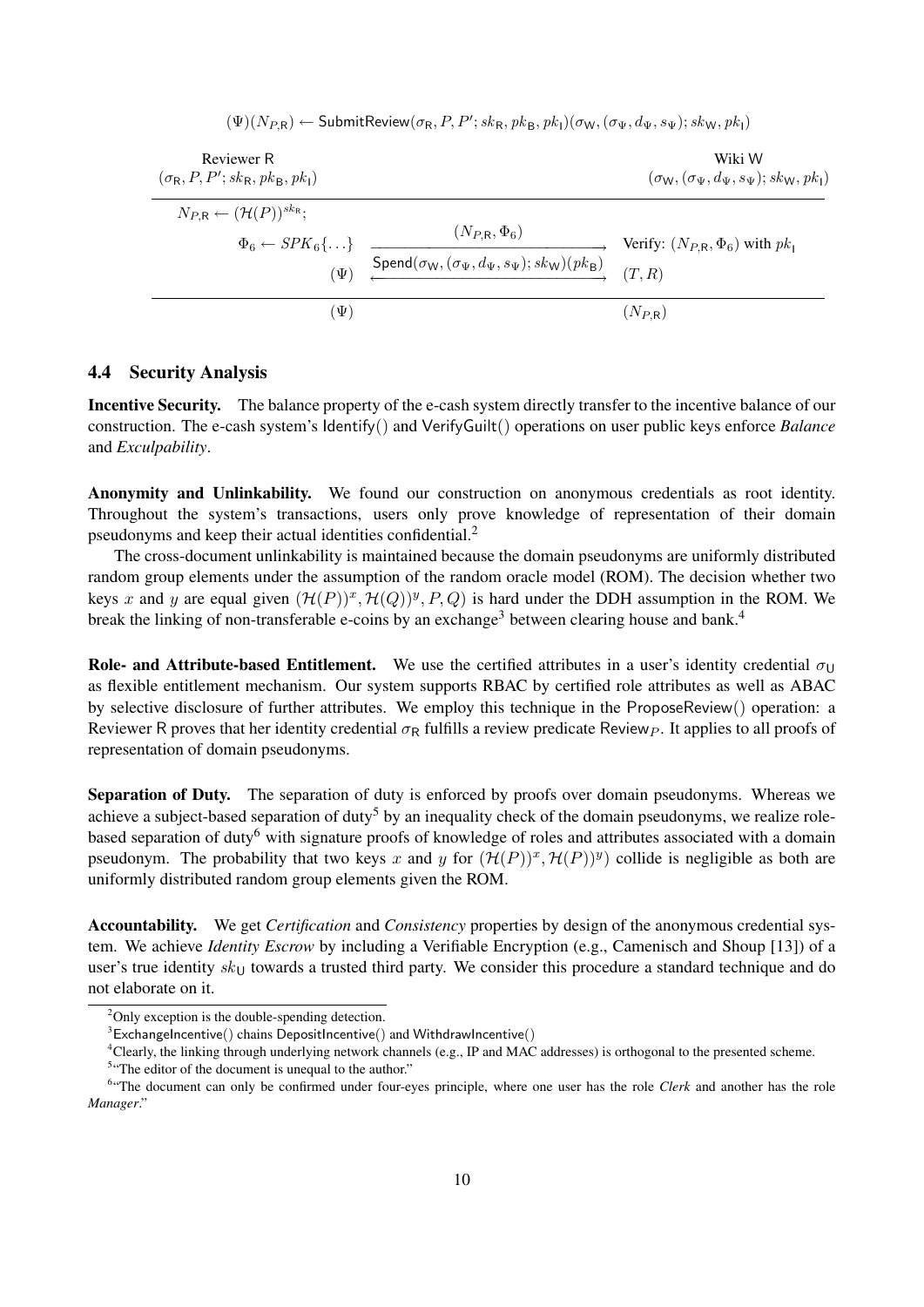# 5 Functional Extensions and Future Work

Whereas we implemented the core incentive system as elaborated in Section 6, we have not realized certain extension ideas, yet.

## 5.1 Rating Reviews

In the presented system, the Wiki is responsible for checking the quality of the reviews and, if it finds the quality sufficient, for releasing spent incentive coins to the reviewer. Alternatively, one could let the Wiki community rate these reviews and have the Wiki only release the coins to the reviewer, if the submitted review obtained a sufficiently high ranking. We proceed as follows: Users (raters) sign their rating of the review with their domain pseudonym. The Wiki collects these ratings, checks that the domain pseudonym of the raters and the reviewer are unequal (separation of duty) as well as that each domain pseudonym of a rater only occurs once (one-time rating).

If there are several reviews, the offered coins can be distributed to different reviewers in proportion of the ranking. This approach encourages reviewers to provide quality reviews in order to gain a high ranking and collect most of the coins. At the same time, it prevents reviewers from collecting all of the coins for poor quality reviews.

## 5.2 Reviewer Reputation

A rating of a review provides a feedback on the quality of the review. This naturally lends itself to be used for an (anonymous) reputation system. Thus, the Wiki could issue reputation credentials (points) to reviewers and authors based on the quality of the reviews and articles.<sup>7</sup>

More precisely, a reputation system can be implemented as follows. In addition to earned incentives, the Wiki could also issue an anonymous one-time credential to the user (reviewer or author) according to the received average rating. This credential can be realized with the e-coin scheme, where the rating is encoded in the denomination. One either uses a different Bank public key for each denomination or one extends the e-cash scheme to include denomination as an attribute of an e-coin. These *reputation e-coins* can then b e gathered by the author or reviewers. Let us assume some reputation authority that issues credentials which state user's reputation. Then, users can then exchange the reputation e-coins with the reputation authority against an updated reputation credential without this transaction being linkable to the corresponding article/review. The one-time spending property of the e-coin will ensure that each rating can only be used only once. Depending on how the reputation is computed, the rating e-coin and the old reputation credential cannot be exchanged directly for a new reputation credential, but the user might need to have a pseudonymous account where he can deposit all the different ratings and then get an updated reputation credential issued once this computation is done. We leave a detailed discussion to the extended version of this paper.

Each user U holds a reputation credential  $\sigma_{U,Rep}$  by the Bank BR, which certifies the current reputation attribute associated with  $sk_{U}$ . SubmitReputationOffer() is identical to SubmitOffer, with the exception that the Wiki W verifies  $N_{P,U} \neq N_{P,R}$ . AcceptReputationOffer() is straight-forward. DepositReputationIncentive() proves the current reputation of  $\sigma_{U, \text{Rep}}$ , deposits received reputation coins and obtains a new reputation credential  $\sigma'_{U, \text{Rep}}$ .

 $(\sigma'_{U,\mathsf{Rep}})(N_{\mathsf{BR},\mathsf{U}},\Psi) \leftarrow \mathsf{DepositReputationIncentive}(\sigma_U,\sigma'_{U,\mathsf{Rep}},\Psi;sk_\mathsf{U},pk_{\mathsf{BR}})(sk_{\mathsf{BR}},pk_\mathsf{I})$ :

- $\bullet\ \ r\stackrel{\hspace{0.1em}\mathsf{\scriptscriptstyle\$}}{\leftarrow}\mathbb{Z}_q;$
- $C \leftarrow$  Commit $(sk_{U}, r)$ ;
- $N_{\text{BR,U}} \leftarrow (\mathcal{H}(pk_{\text{BR}}))^{sk_{\text{U}}};$

 $7$ Articles could be ranked by users similarly to the reviews as described above.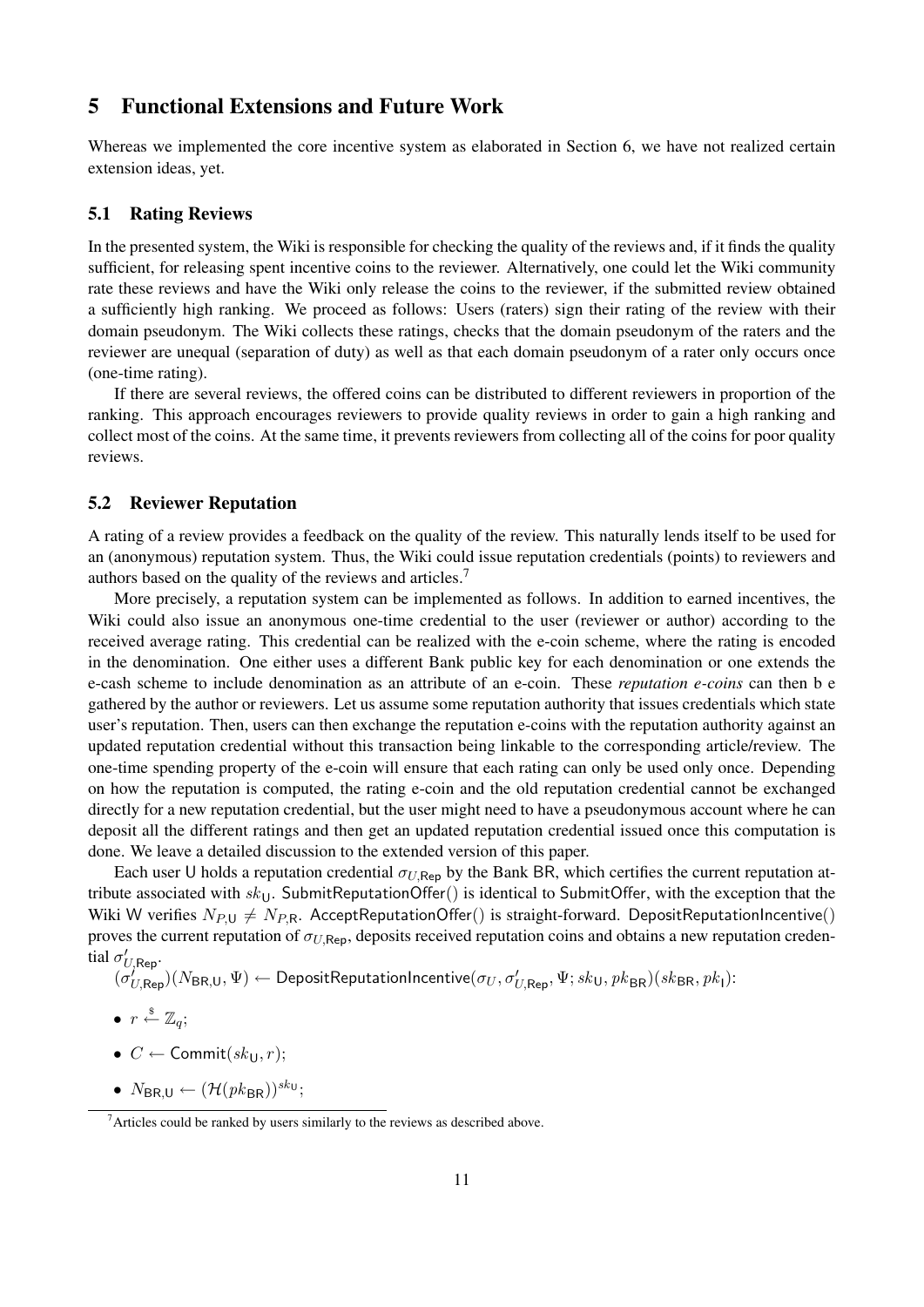- $SPK\{(\sigma_{\mathsf{U}}, \sigma_{\mathsf{U},\mathsf{Rep}}, sk_{\mathsf{U}}, m_1, \ldots, m_l, rep, r) :$  $\mathsf{VerifySign}(\sigma_{\mathsf{U}},(m_1,\ldots,m_l);pk_{\mathsf{I}}) \land$  $\mathsf{VerifySign}(\sigma_{\mathsf{U},\mathsf{Rep}},\mathit{rep};\mathit{pk}_{\mathsf{I}}) \land$ VerifyCommit $(C, sk_{U}, r) \wedge$  $N_{\text{BR,U}} = (\mathcal{H}(pk_{\text{BR}}))^{sk_{\text{U}}}$ };
- $\bullet$   $(\sigma'_{U, \mathsf{Rep}})( ) \leftarrow \mathsf{HiddenSign}((C), (rep'), r; pk_{\mathsf{BR}})(sk_{\mathsf{BR}});$
- Output:  $(\sigma'_{U, \text{Rep}})(N_{\text{BR},U});$

# 6 Example application

Wikipedia is a large-scale online encyclopedia project that at this time has grown to  $\sim 3.2 \cdot 10^6$  articles in the English version ( $\sim 12.5 \cdot 10^6$  articles in total), and that is beginning to rival more established compendiums of human knowledge [19]. Its software platform, MediaWiki, allows anybody with Internet access to read and edit shared articles. The most important criteria in Wikipedia's search for new quality assessment methods are the immediacy typical for social media as well as accuracy, which can be challenging [25]. The German Wikipedia chapter has deployed one such process in the form of the MediaWiki extension  $F1aqgedRevs^8$ . It allows eligible users<sup>9</sup> to review articles. In one configuration, review criteria include levels of accuracy, depth, and readability, and the review status is prominently displayed along with each article as important quality indication. According to the 2008 report, approximately 90.8% of the German Wikipedia articles have been reviewed at least once, even though, mostly by small pockets of active (expert) contributors.

Our example application functions as an extension to the FlaggedRevs extension and is registered as add-on PHP functionality in MediaWiki. We register several incentive handling functions at its main code entry points. If both extensions are installed, users can offer incentives when they want certain articles to be reviewed, and reviewers can earn these incentives by providing their expert insights through the revision process. The last reviewed version of an article is referred to as its *stable* version (see Figure 1), others as non-stable. Figure 1 depicts state transitions per article with respect to reviews.

New or edited articles arrive in state 1. Users with reviewer status see articles with additional user interface elements that allow them to affect state transitions marked "Submit review". Other users see articles with additional user interface elements that allow them to affect state transitions marked "Submit offer" (see also Figure 2). In comparison, the base MediaWiki platform supports only state 3, MediaWiki with FlaggedRevs supports only states 1 and 3, but not yet 2.

We report that we have implemented the presented incentive system architecture in MediaWiki (see e.g. Figure 3) as an additional extension to MediaWiki, as well as the cryptographic incentives system from Section 3 based on the Identity Mixer cryptographic library [20], using the SRSA setting. The MediaWiki extension contains the appropriate hooks to accommodate the cryptographic functions and serves as a glue between MediaWiki and the incentives system.

## 6.1 System architecture

## 6.1.1 Static design.

Figure 2 shows the same principals as defined in Section 3 and concentrates on the software architecture of components that allow humans to participate in the scheme. High-level components have been realized as Java servlets.

<sup>8</sup> http://preview.tinyurl.com/davsm4

 $9^9$ e.g. those who have earned editor role by being active community member for a certain duration.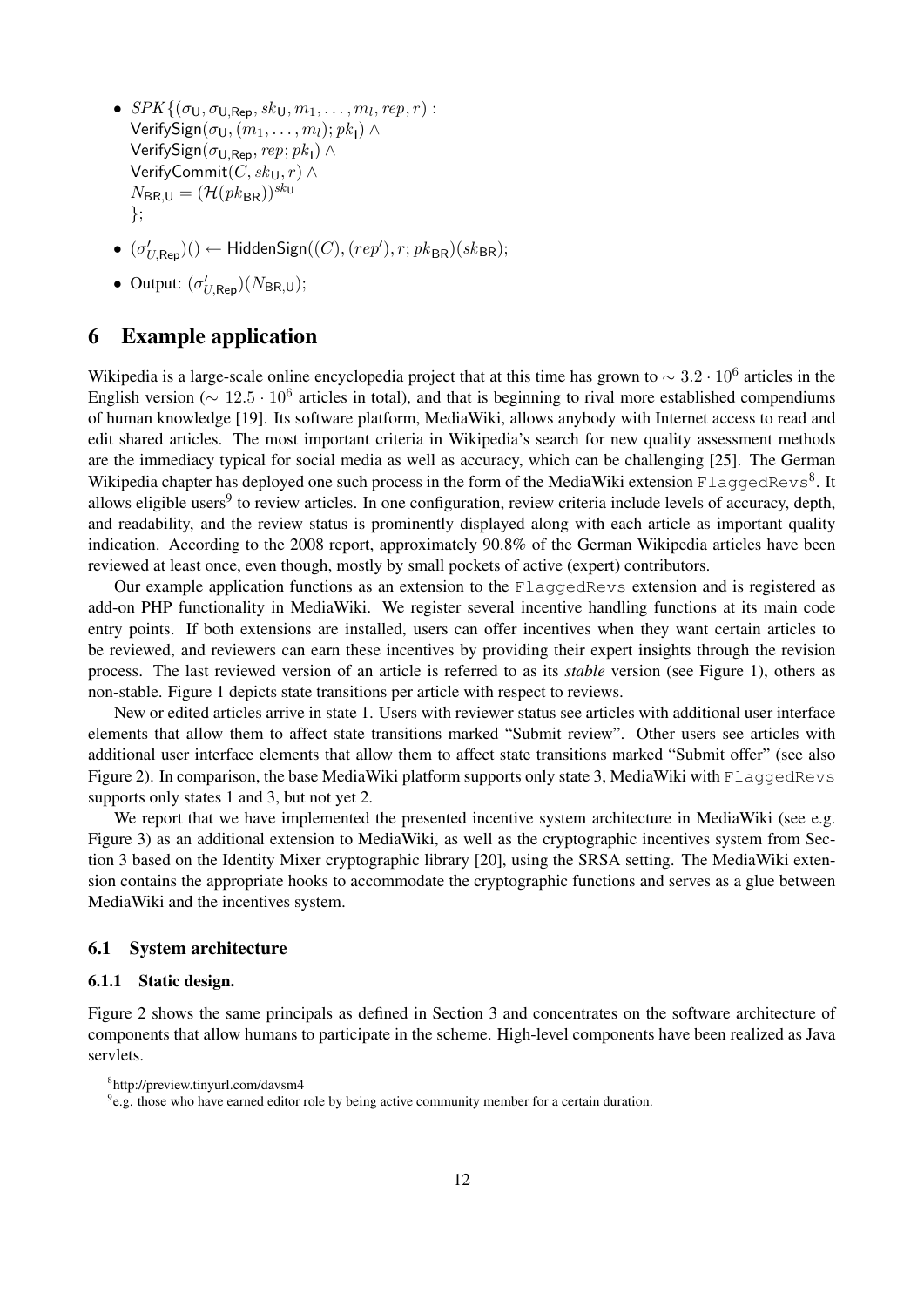

Figure 1: State transitions during reviews.

Appendix Section E lists their configuration parameters. Each user-facing component has an id, a password (corresponding to its MediaWiki account information) and a pair of cryptographic keys (for participating in the protocols). The bank  $B_0$ and the clearing W are special in that certain other components must have knowledge of these principals' public keys and network addresses in their configurations.

The components marked as *user* and *reviewer* correspond to U and R as defined in Section 3, and they receive communication at anonymous network addresses addr $_{\text{U}}$  and addr<sub>R</sub> respectively. Internally, the two are exactly the same, and any principal who controls a component of this kind can participate in the sample application either as a reviewer or other user (the distinction depending only on her current reviewer status in MediaWiki). The component marked as *clearing* corresponds to W, it receives communication at address addr<sub>W</sub>. The clearing W functions as a front-end to MediaWiki and its extensions, thus linking its core logic (implemented in PHP and JavaScript by MediaWiki conventions) to privacy-friendly incentives system (implemented in Java). The component marked *bank* corresponds to  $B_0$  and it receives communication at address  $\text{addr}_{\text{B}_0}$ .



All principal components maintain relational databases (cylinder shapes in Figure 2) locally. The architecture does not assume that their private data is stored at any central location. The individual tables contain the following information.<sup>10</sup> Each bank maintains two tables: account is a mapping  $id_U \mapsto (pk_U, n)$ , where  $id<sub>U</sub>$  is domain pseudonym computed by user using address of the bank and n is the current balance of user U's account at the bank. blacklist is a mapping  $id_U \mapsto \{x_j\}_j$ , where  $x_j$  are textual log entries pertaining to past double-spending behavior by user  $U$ , including the proof of double spending which can be verified by other parties. Each user maintains two tables: withdraw is a set of coins  $\set{\Psi_i}_i$  that were withdrawn from a bank and have not yet been spent. deposit is a set of spent coins  $\{\Omega_i\}_i$  that have been received from another user, but have not yet been deposited at a bank. The clearing is an extension of the user component and maintains additional table: offer is a mapping article  $\times$  id<sub>U</sub>  $\mapsto$  (n) where n is the number of coins offered by user U for a review of the article.

The flow of control in the example application proceeds from user interactions in MediaWiki's web interface, and in additional web interfaces (document shapes with superimposed user interface elements in Figure 2) contributed by several components. The clearing component does not contribute a separate web interface, because it is an intrinsic part of the MediaWiki extension and therefore co-occupies MediaWiki's own user interface. Individual control elements are linked to the following specific actions with respect to privacy-friendly incentives. (The control elements "Submit offer" and "Submit review" are covered in more detail later in this

<sup>&</sup>lt;sup>10</sup>For all indicated mappings,  $a \mapsto b$  serves as shorthand notation for the mapping from the set of all possible values for a to the set of all possible values for b.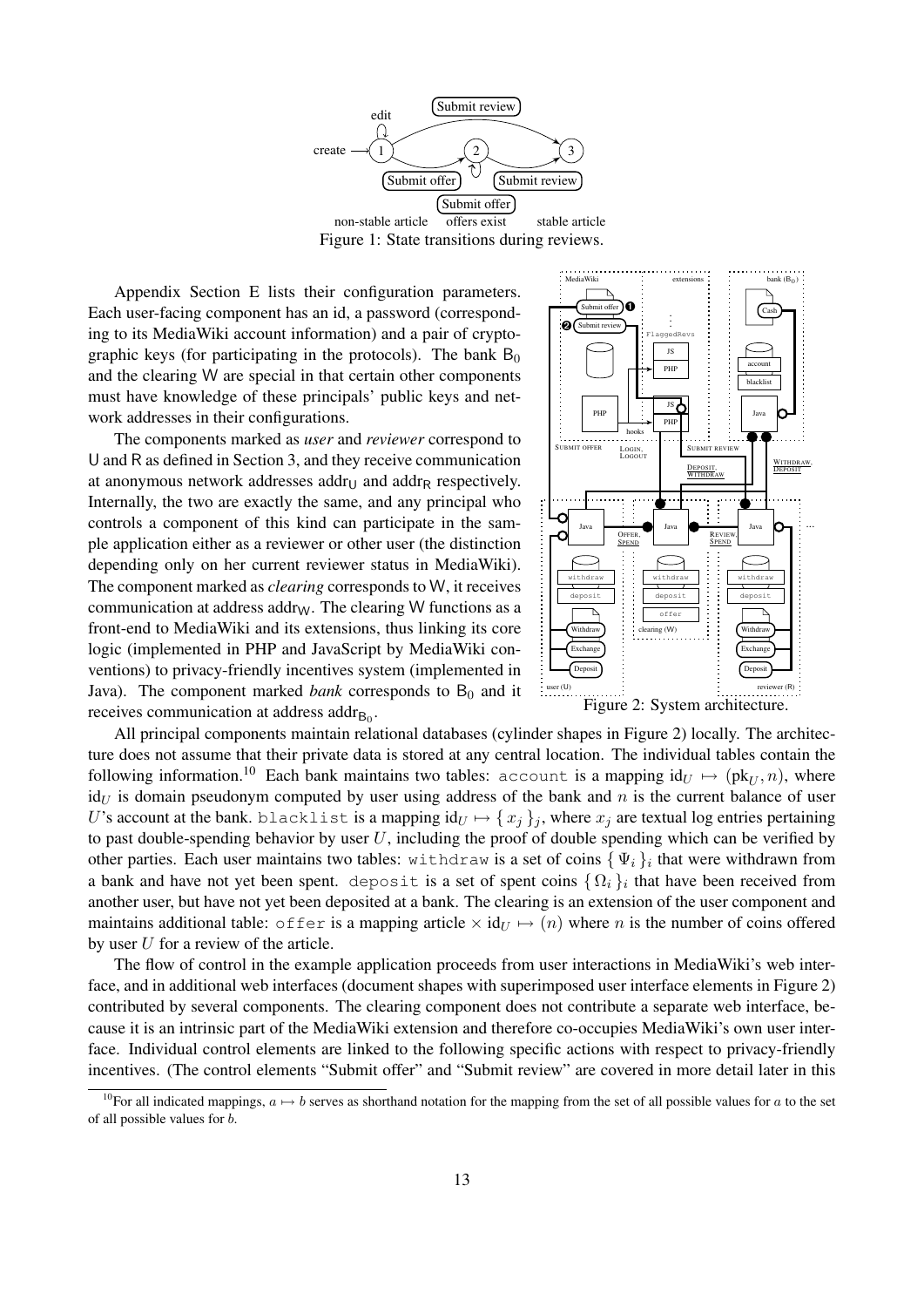#### section.)

"Cash" is used by the bank principal to float the virtual currency system by setting values  $n$  in users' accounts. How the total circulating volume is controlled (e.g. by requiring backing by other instruments, such as credit cards accounts) is outside the scope of the present system. WITHDRAW allows users (both U and R) to obtain coins from a bank, provided that their respective accounts have sufficient coverage. DEPOSIT allows them to deposit received coins and thereby increase their account balance. The connections ending with empty disks in Figure 2 indicate submission of HTML forms whereby principals can initiate some primary action. The connections ending with solid disks indicate programmatic HTTP communications between components that follow from these primary actions. Protocols executed between the MediaWiki extension and the incentives system send XML payload over HTTP, and their design is inspired by the architectural style REST [18]. Disks (proximate to HTTP servers) indicate the direction of connection establishment. Protocols executed between different components of the incentives system use serialized Java objects for communication as the Idemix library does not yet support full XML serialization of its main objects used in these protocols. The future goal is to use XML payloads for all of the protocols as it reduces the dependency on a particular version of the serialized object.

#### 6.1.2 Dynamic design.

We will now explain the dynamic aspects of the system by following two representative use cases. In the first use case a user offers privacy-friendly incentive points for an article review. The flow for this use case starts at the points marked  $\bullet$  in Figure 2 (a user presses the "Submit offer" button). Our walk-through assumes that an eligible user has already logged into MediaWiki (see Section 6.2) and that the system is in the right state (see Figure 1), so that the user will actually see and can press the control button.

- Step 1.1 A user decides that she wishes to offer coins (units of privacy-enabled incentive points) for the review of a non-stable article. To do so, she fills in an HTML form (see Figure 3(a)) and presses the "Submit offer" button.
- Step 1.2 The web browser submits her request to the user U component, which runs locally on user's machine in a form of a Java servlet. The U component checks it's withdraw table whether there is sufficient number of coins, if not it will contact the bank  $B_0$  with user's consent and get additional coins executing the WITHDRAW protocol and continue with submitting the offer.
- Step 1.3 The user U component contacts the clearing W component and passes a SUBMIT OFFER request which initiates the SPEND protocol and the offered coins are transferred, after being removed from the user U component table withdraw.
- Step 1.4 On success, the clearing W interacts with the bank  $B_0$  to exchange the coins (by executing DEPOSIT, then WITHDRAW) for fresh ones and stores them in its table withdraw, they will be later spent during a review. <sup>11</sup> Identification of the article to which the offer pertains along with number of coins offered are stored in the table offer.

In the second use case a reviewer receives privacy-friendly incentive points after conducting a review. The flow for this use case starts at the points marked  $\Theta$  in Figure 2 (a reviewer presses the button "Submit review"). Our walk-through assumes that an eligible reviewer has already logged into MediaWiki (see Section 6.2) and that the system is in the right state (see Figure 1), so that the reviewer will actually see and can press the control button.

Step 2.1 A reviewer R chooses to submit a review. To do so, she fills in HTML form (see Figure 3(b)) and presses the "Submit review" button.

<sup>&</sup>lt;sup>11</sup>We note that a coin exchange independent from an actual review request protects against timing-based linking.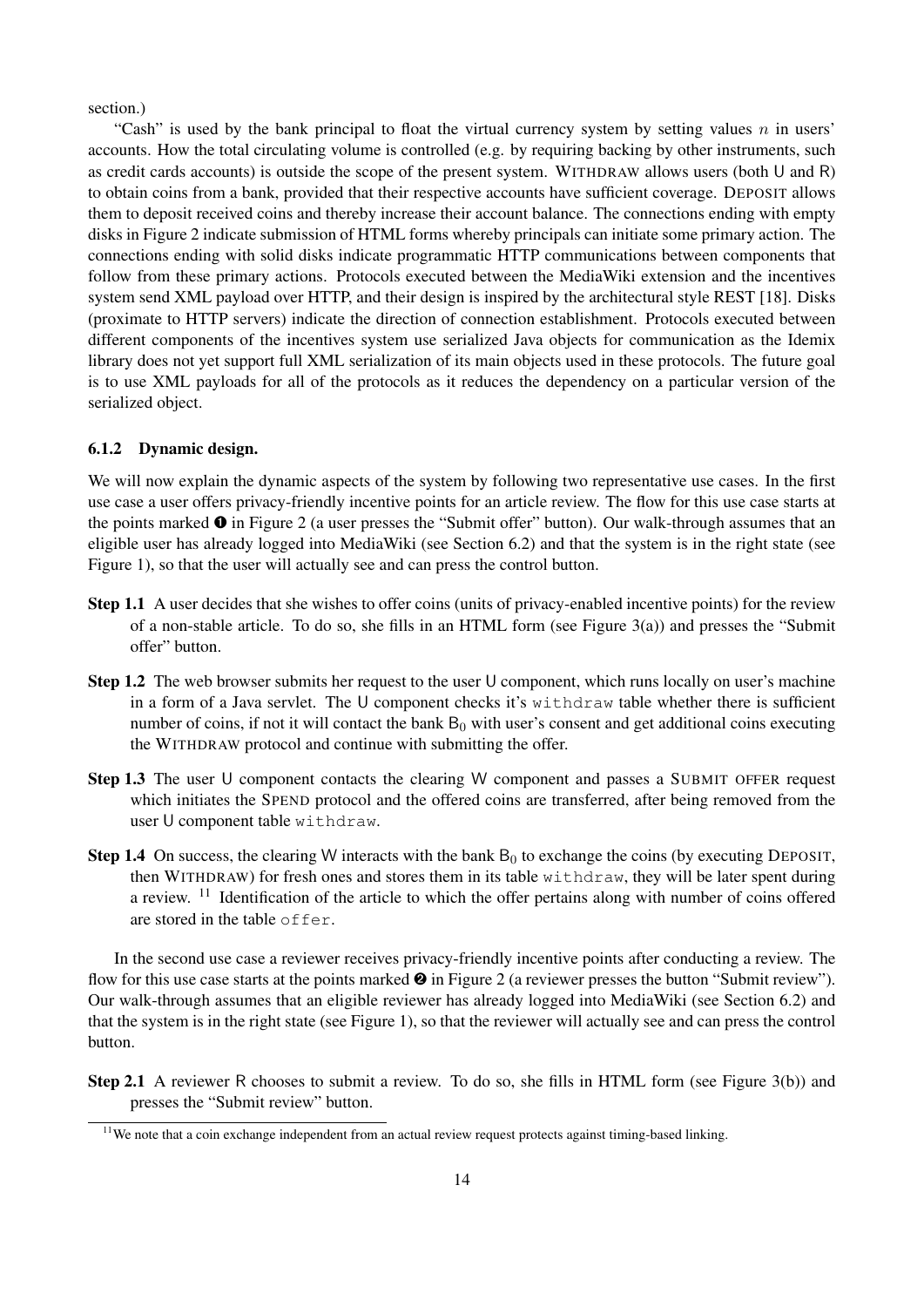| n i media reports in zouo and a case report in the<br>patient with acute myelogenous leukemia (AML)<br>possessed the CCR5- $\Delta$ 32 mutation (which confe<br>blood, bone marrow or bowel (although it is likely | peripheral CD4+ T-cells were homozygous for CCR5-A32. Remarkably, in the macrophages in his bowel which con<br>been replaced vet from bone marrow precursors), no virus could be detected.<br>Review this revision |
|--------------------------------------------------------------------------------------------------------------------------------------------------------------------------------------------------------------------|--------------------------------------------------------------------------------------------------------------------------------------------------------------------------------------------------------------------|
| peripheral CD4+ T-cells were homozygous for C1<br>been replaced yet from bone marrow precursors)<br>- Offer incentive points for a review of this revision                                                         | Stable versions are the default page content for viewers rather than the newest revision.<br>Accuracy: Sighted<br>Depth: Basic<br>Readability: Acceptable v<br>$\mathbf{v}$<br>Submit review                       |
| A total of 1 incentive point has already been offered.<br>Incentive points: $\begin{bmatrix} 1 \\ 2 \end{bmatrix}$<br>Submit offer                                                                                 | Earn incentive points<br>You have been identified as a credentialed reviewer for this revision. A total of 2 incentive points has been offered for a review.                                                       |
| (a) Submitting an offer.                                                                                                                                                                                           | (b) Earning incentives.                                                                                                                                                                                            |



- Step 2.2 This results in contacting the Java servlet of the reviewer R and an invocation of the clearing W. In order to satisfy the existing MediaWiki conventions (also those inherited from the FlaggedRevs extension) and JavaScript security rules that constrain remote communication, this invocation has to happen in a somewhat convoluted way involving both JavaScript and PHP components.
- **Step 2.3** When the clearing W finally receives the call, it looks up whether its table offer contains a fitting entry. On success, it spends the amount of offered coins out to reviewer R with the SPEND protocol while executing the SUBMIT REVIEW protocol. If this works out, it deletes the corresponding entry from offer.
- Step 2.4 The reviewer R receives the coins and interacts with the bank  $B_0$  to exchange the coins (by executing DEPOSIT, then WITHDRAW) for fresh ones and stores them in its table withdraw.

## 6.2 Anonymous and pseudonymous use

MediaWiki normally allows *pseudonymous use*, i.e. users do not have to reveal their real permanent identities but can operate under disguised permanent identities (false names) instead. While this affords a relatively large level of privacy, it is less than one wants to achieve with anonymous e-cash, as the name implies. *Anonymous use* occurs when users can operate under disguised transient identities (no names), meaning that two operations by the same user cannot be linked elsewhere to the same identity.

The MediaWiki system architecture supports pseudonymous use in that users can register under arbitrary user names. Yet all operations they conduct under those users names are carried out on a central server, which can therefore link them by keeping records.

Our privacy-friendly incentives system from section 3 can be extended to allow fully anonymous access to Wikipedia. In order to achieve this, the access control of Wikipedia needs to be adjusted to use domain pseudonym of a user and a proof that the user has properly registered, while retaining the original MediaWiki platform as is. When a user logs in under this design, she is not asked for her (pseudonymous) user name and password, but for an anonymous credential, anonymous network address, and password instead. This arrangement is a simulation of truly anonymous use, because at this time we do not yet present actual anonymous credentials (such as those from [8]) to MediaWiki, but rather use MediaWiki's own pseudonymous account names as simple substitutes for such credentials. (We refer to this as *semi-anonymous use* throughout this paper.) Semi-anonymous use has the advantage that we do not have to change MediaWiki's inner operation to make it aware of anonymous credentials: more straightforward use of MediaWiki's regular extension mechanism suffices instead to introduce the necessary changes. (It also causes that we still prompt the user for a password, although this would no longer be required with anonymous credentials.) If users were to show anonymous credentials to MediaWiki, they would do so for authentication at the start of communication sessions and MediaWiki would therefore learn also a transient address for anonymous communication with the user's component. This is not the case with semi-anonymous use. The simulation accounts for this by requiring that the user's (anonymous) communication endpoint address for a session is also explicitly specified during session login. In a production setting past the lifetime of this prototype the server would learn such addresses implicitly when it receives an anonymous credential from another party.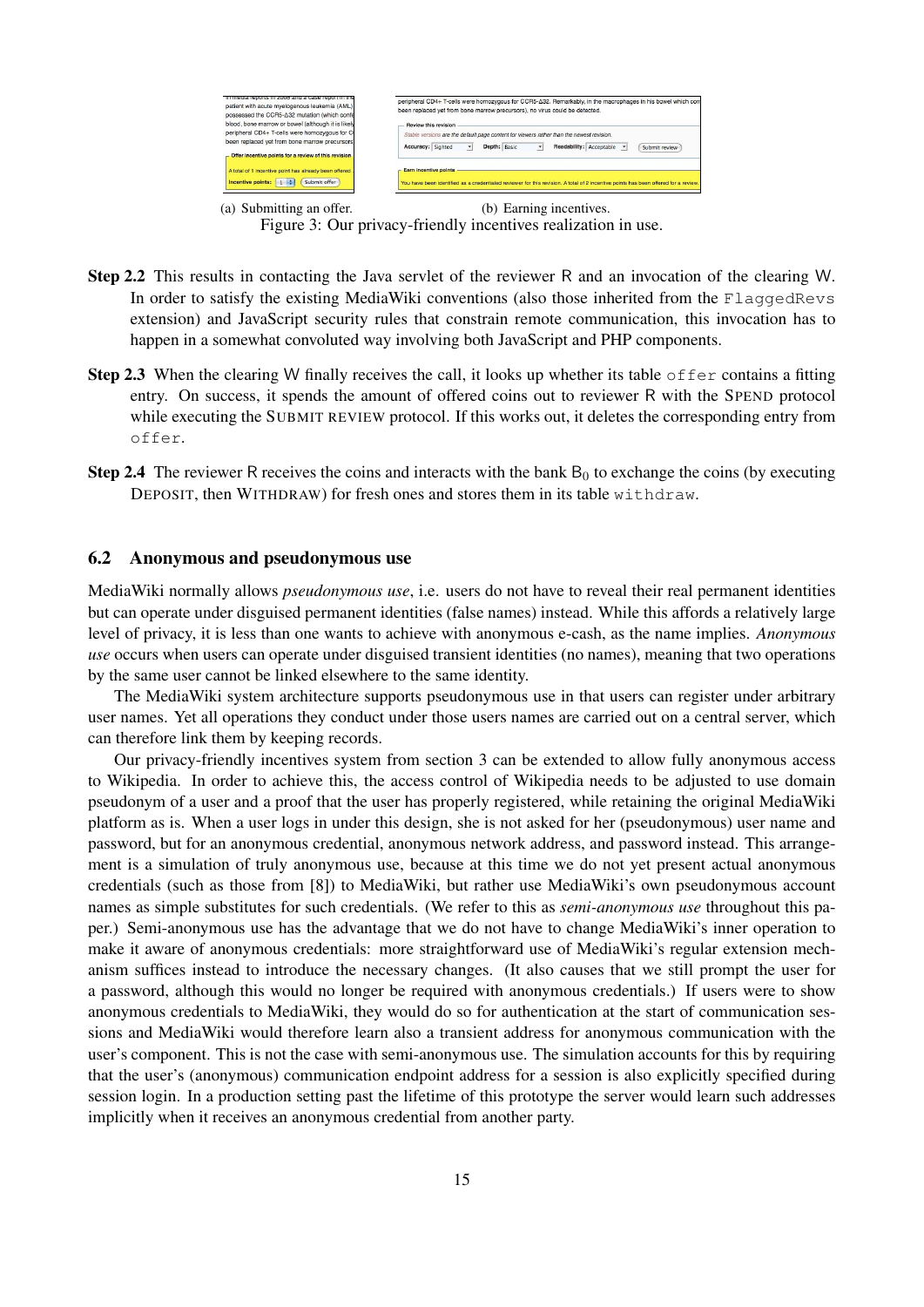As is common for zero-knowledge-proof-based schemes, we assume that communication occur over anonymous channels (e.g. anonymous communication services for TCP-based traffic, such as [16]), so that endpoint addresses for succeeding communications are also unlinkable, even if communication arrives from the same (anonymous) user, provided that the senders' messages are spread over different routes. Our system architecture uses HTTP for all specific remote communication protocols (the connections ending with solid disks in figure 2), and suitably opaque URLs can serve as anonymous network addresses. For instance those could be formed from permanent versions by replacing the host part by an anonymous/numeric IP address. Notice that anonymous use with anonymous credential would not diminish the quality or discernment of expert opinions, because users, while anonymous, can still be well-credentialed.

# 7 Related work

To the best of our knowledge, we are the first to suggest a privacy-friendly incentive system for rating contributions in collaborative workspaces or p2p networks.

Incentives are useful to create reputation systems. Steinbrecher studied privacy-protecting reputation systems [24] using pseudonyms. In such pseudonymous solutions, the transactions that are taken into account to build reputation can all be linked together. Therefore, many authors have claimed that achieving privacy in reputation systems is impossible [22]. In contrast, in our scheme one can build reputation from different transactions without these being linkable. Adler and de Alfaro [2] propose an orthogonal content-driven trust extension for MediaWiki, called WikiTrust. They focus on the analysis of a document's author, her reputation, origin, and trust, whereas our system considers the users' interactions in a double-blind review system.

Lysyanskaya and co-authors [5] have proposed and implemented an incentive system based on plain e-cash and fair exchange or file sharing applications. Their work focuses on the (fair) exchange of token and digital items, whereas we are interested in the (anonymous) relationships of the parties receiving and offering the e-cash to enhance the quality of content. Their approach is orthogonal to ours.

# 8 Conclusion

This paper has introduced the novel concept of a privacy-friendly incentive system to rate user-generated content. We have proposed the first realization of such a system that draws on ideas from e-cash and anonymous credentials. The presented solution is privacy-friendly both from a theoretical and an applied perspective. In addition, we have contributed a practical architecture that integrates well with the open-source collaboration platform MediaWiki. To this end, we have extended MediaWiki for semi-anonymous use in a prototype environment, and designed the architecture such that it can support anonymous use by later adding anonymous credentials for authentication.

We report that we have implemented the cryptographic incentive system on top of the Identity Mixer library [9, 20]. We have realized a MediaWiki incentive extension with appropriate hooks for the cryptography and we integrated both results into MediaWiki, that is, hooking the cryptographic protocol implementation into the MediaWiki plug-ins. We believe that providing such an incentive system nurtures high-quality content on electronic collaboration platforms by vigorous user interaction and rigorous double-blind reviews. We hope for a raise in quality and trustworthiness of user-generated content, in particular, if earned incentive points can be exchanged (at a suitable exchange rate) into real goods, such as CDs or vouchers.

Finally, note that our solution can be extended in multiple ways, most prominently through: (i) multifaceted incentives, (ii) transferable e-cash, (iii) identity escrow, and (iv) complex roles and policies.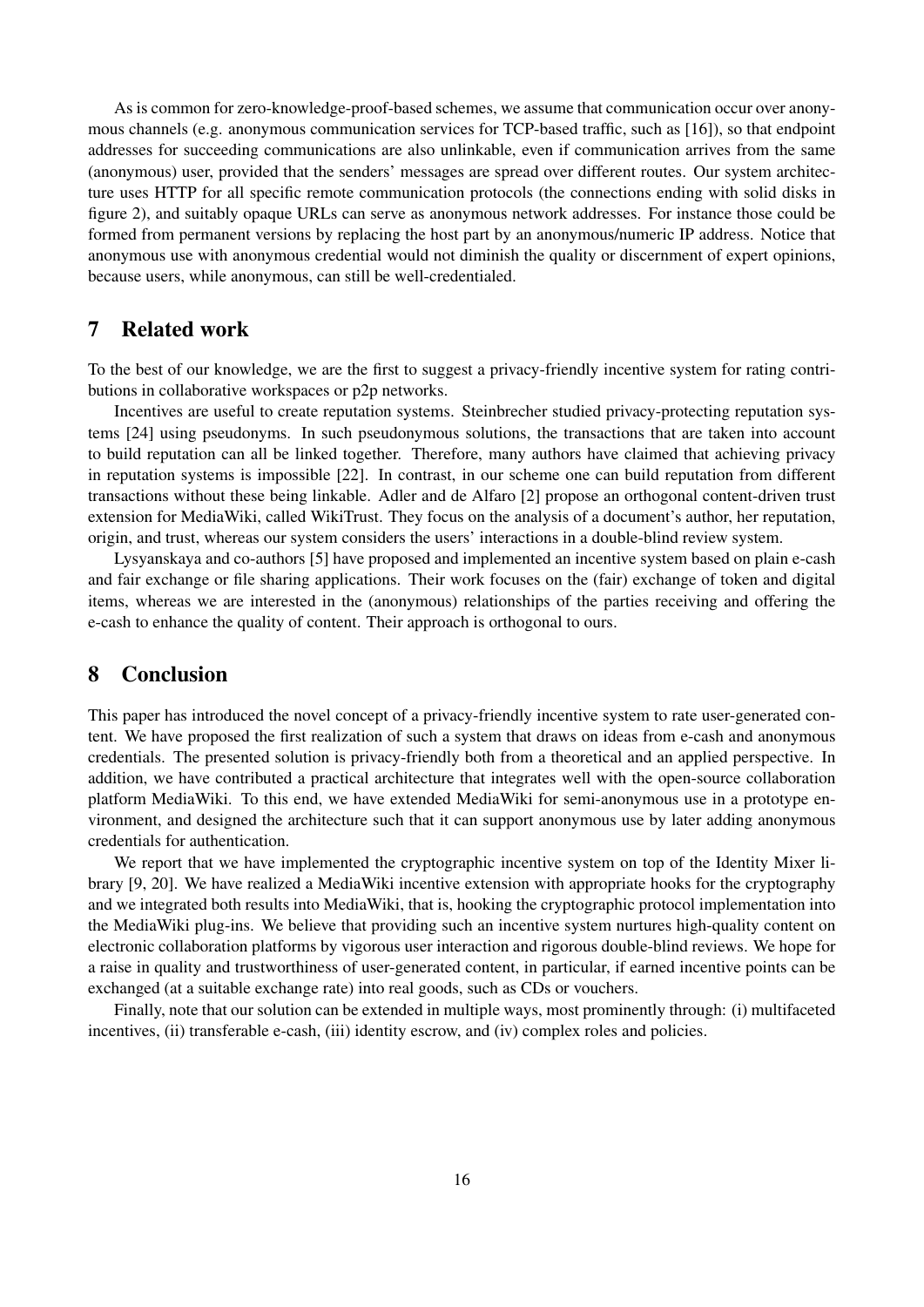# Acknowledgment

This work has been funded by the European Community's Seventh Framework Programme (FP7/2007-2013) under grant agreement no. 216483.

# References

- [1] PrimeLife project, website. www.primelife.eu.
- [2] B. T. Adler and L. de Alfaro. A content-driven reputation system for the Wikipedia. In *In Proceedings of the 16th International World Wide Web Conference (WWW) 2007*, pages 261–270, New York, NY, USA, 2007. ACM Press.
- [3] M. H. Au, W. Susilo, and Y. Mu. Constant-size dynamic k-TAA. In R. D. Prisco and M. Yung, editors, *SCN 2006*, pages 111–125, 2006.
- [4] E. Bangerter, J. Camenisch, and A. Lysyanskaya. *Network Security*, chapter A Cryptographic Framework for the Controlled Release Of Certified Data. Scott C.-H. Huang, David McCallum, and Ding-Zhu Du (Editors). To appear, 2006.
- [5] M. Belenkiy, M. Chase, C. C. Erway, J. Jannotti, A. Küpçü, and A. Lysyanskaya. Incentivizing outsourced computation. In *NetEcon*, pages 85–90, 2008.
- [6] D. Boneh and X. Boyen. Short signatures without random oracles. In C. Cachin and J. Camenisch, editors, *Advances in Cryptology — EUROCRYPT 2004*, volume 3027 of *Lecture Notes in Computer Science* , pages 54–73. Springer, 2004.
- [7] D. Boneh, X. Boyen, and H. Shacham. Short group signatures. In M. K. Franklin, editor, *Advances in Cryptology — CRYPTO 2004*, volume 3152 of *Lecture Notes in Computer Science* , pages 41–55. Springer Verlag, 2004.
- [8] J. Camenisch and E. V. Herreweghen. Design and implementation of the idemix anonymous credential system. In *Proceedings of the 2002 ACM Conference on Computer and Communications Security, CCS 2002*, 2002.
- [9] J. Camenisch and E. V. Herreweghen. Design and implementation of the *idemix* anonymous credential system. Technical Report Research Report RZ 3419, IBM Research Division, May 2002.
- [10] J. Camenisch, S. Hohenberger, and A. Lysyanskaya. Compact E-cash. In R. Cramer, editor, *Advances in Cryptology — Eurocrypt 2005*, volume 3494 of *Lecture Notes in Computer Science* , pages 302–321. Springer, 2005.
- [11] J. Camenisch, A. Kiayias, and M. Yung. On the portability of generalized schnorr proofs. In A. Joux, editor, *Advances in Cryptology — EUROCRYPT 2009*, Lecture Notes in Computer Science . Springer Verlag, 2009.
- [12] J. Camenisch and A. Lysyanskaya. Signature schemes and anonymous credentials from bilinear maps. In M. K. Franklin, editor, *Advances in Cryptology — CRYPTO 2004*, volume 3152 of *Lecture Notes in Computer Science* , pages 56–72. Springer Verlag, 2004.
- [13] J. Camenisch and V. Shoup. Practical verifiable encryption and decryption of discrete logarithms. In D. Boneh, editor, *Advances in Cryptology — CRYPTO 2003*, volume 2729 of *Lecture Notes in Computer Science* , pages 126–144, 2003.
- [14] J. Camenisch and M. Stadler. Efficient group signature schemes for large groups. In B. Kaliski, editor, *Advances in Cryptology — CRYPTO '97*, volume 1296 of *Lecture Notes in Computer Science* , pages 410–424. Springer Verlag, 1997.
- [15] I. Damgård and E. Fujisaki. An integer commitment scheme based on groups with hidden order. http: //eprint.iacr.org/2001, 2001.
- [16] R. Dingledine, N. Mathewson, and P. Syverson. Tor: The second-generation onion router. In *Proceedings of the 13th USENIX Security Symposium*, 2004.
- [17] A. Fiat and A. Shamir. How to prove yourself: Practical solutions to identification and signature problems. In A. M. Odlyzko, editor, *Advances in Cryptology — CRYPTO '86*, volume 263 of *Lecture Notes in Computer Science* , pages 186–194. Springer Verlag, 1987.
- [18] R. T. Fielding. *Architectural Styles and the Design of Network-based Software Architectures*. PhD thesis, University of California, Irvine, 2000.
- [19] J. Giles. Internet encyclopaedias go head to head. *Nature*, 438, 14 Dec. 2005.
- [20] IBM. Cryptographic protocols of the Identity Mixer library, v. 1.0. IBM Research Report RZ3730, IBM Research, 2009. http://domino.research.ibm.com/library/cyberdig.nsf/index.html.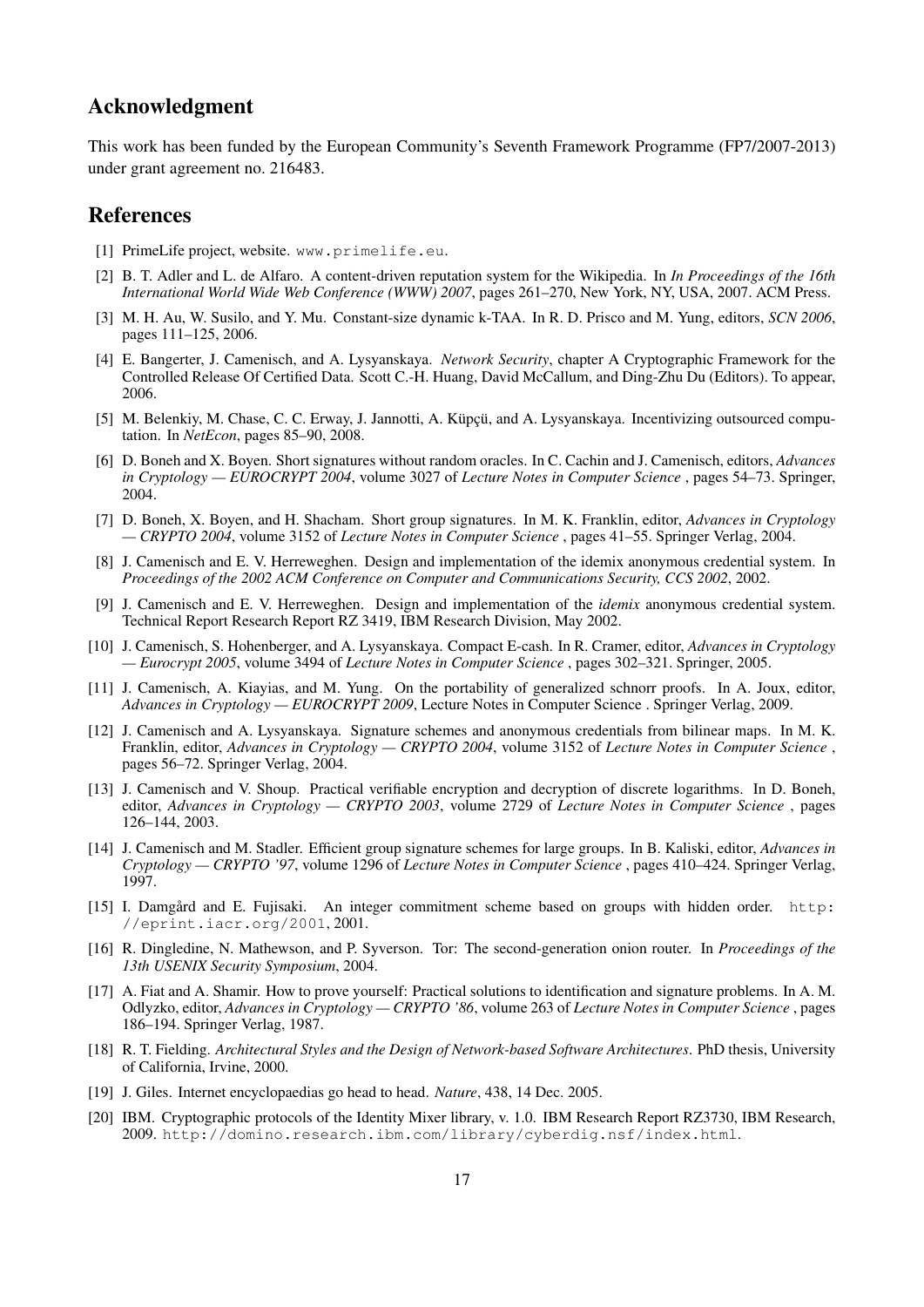- [21] C. Lampe and P. Resnick. Slash(dot) and burn: Distributed moderation in a large online conversation space. In *ACM CHI 2004 Conference on Human Factors in Computing Systems*, 2004.
- [22] E. Pavlov, J. Rosenschein, and Zvi. Supporting privacy in decentralized additive reputation systems. In *iTrust 2004*, 2004.
- [23] T. P. Pedersen. Non-interactive and information-theoretic secure verifiable secret sharing. In J. Feigenbaum, editor, *Advances in Cryptology – CRYPTO '91*, volume 576 of *Lecture Notes in Computer Science* , pages 129–140. Springer Verlag, 1992.
- [24] S. Steinbrecher. Design options for privacy-respecting reputation systems within centralised internet communities. In *SEC*, pages 123–134, 2006.
- [25] F. B. Viégas, M. Wattenberg, and K. Dave. Studying cooperation and conflict between authors with history flow visualizations. In *Proceedings of the 2004 Conference on Human Factors in Computing Systems, CHI 2004*, 2004.
- [26] L. von Ahn. Games with a Purpose. *IEEE Computer Magazine*, June 2006.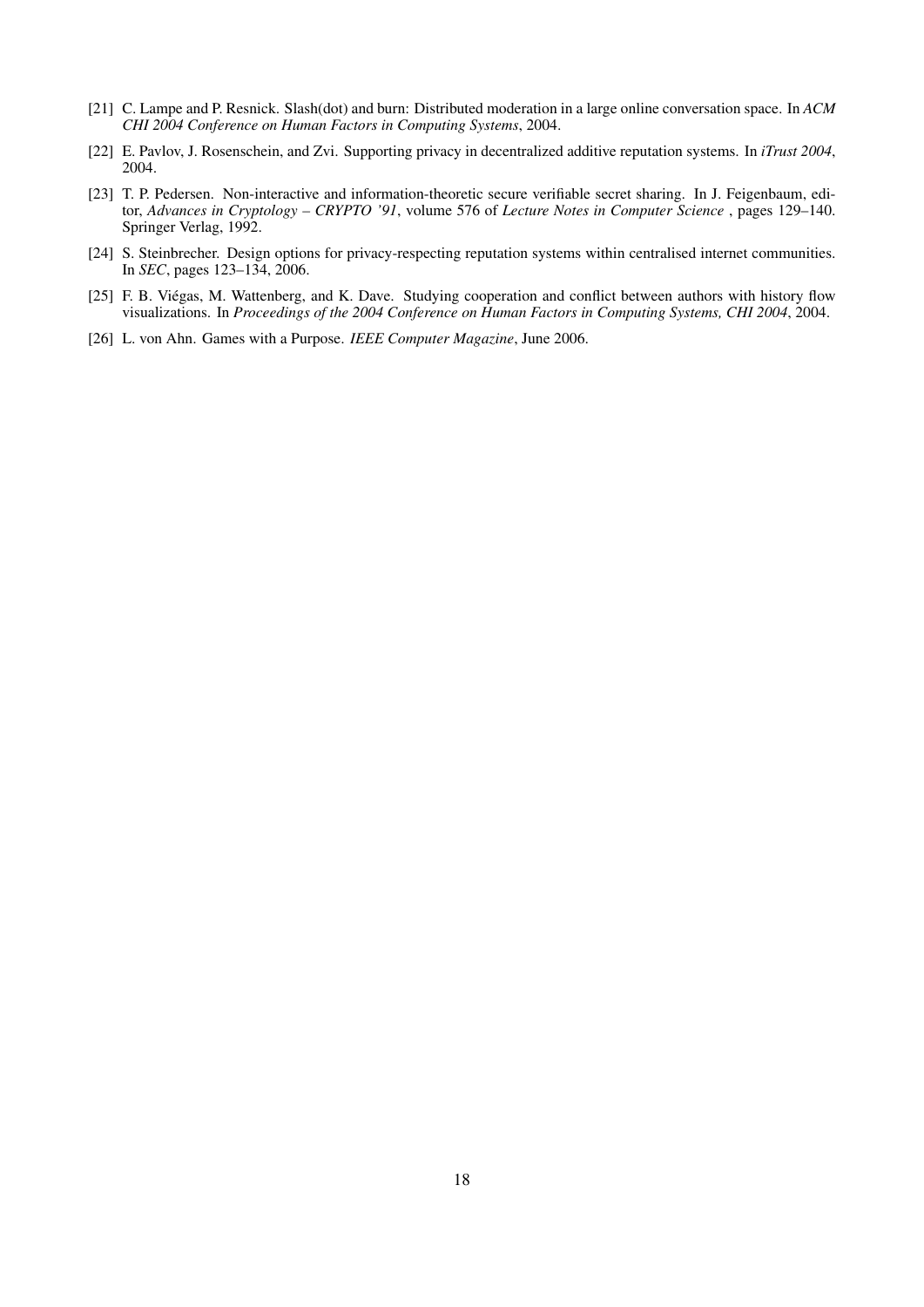# A CL-Signature E-Cash

We can easily implement a simple version of e-cash by using anonymous credentials.

- $(s k_{\rm B}, p k_{\rm B}) \leftarrow$  SetupBank $(\ell)$
- $\bullet \ (\sigma_{\Psi}, d_{\Psi}, s_{\Psi})(\)leftarrow \textsf{Without}(\sigma_{U}; sk_{\mathsf{U}}, pk_{\mathsf{B}})(sk_{\mathsf{B}}, pk_{\mathsf{I}})$ 
	- $s_\Psi, d_\Psi, r \stackrel{\hspace{0.1em}\mathsf{\scriptscriptstyle\$}}{\leftarrow} \mathbb{Z}_q;$
	- $-D \leftarrow$  Commit $((sk_{U}, s_{\Psi}, d_{\Psi}), r);$
	- $-$  SPK $\{(\sigma_U, sk_U, s_{\Psi}, d_{\Psi}, r)$ : VerifyCommit $(D, (sk_{U}, s_{\Psi}, d_{\Psi}), r) \wedge$  $\mathsf{VerifySign}(\sigma_U, sk_\mathsf{U}; pk_\mathsf{I})$ };
	- $-$  (σψ)() ← HiddenSign((D), (), r; pk<sub>B</sub>)(sk<sub>B</sub>);
	- Output:  $(\sigma_{\Psi}, d_{\Psi}, s_{\Psi})$ ()
- $(T, R)(\Psi) \leftarrow$  Spend $(\sigma_U, (\sigma_{\Psi}, d_{\Psi}, s_{\Psi}); sk_U)(pk_B)$

- 
$$
R \stackrel{\$}{\leftarrow} \mathbb{Z}_q
$$
;  
\n-  $T \leftarrow g_B^{sk_U R} g_B^{d_\Psi}$ ;  
\n-  $SPK \{ (\sigma_U, sk_U, \sigma_\Psi, s_\Psi, d_\Psi, R) :$   
\nVerifySign $(\sigma_U, (sk_U); pk_1) \land$   
\nVerifySign $(\sigma_\Psi, (sk_U, s_\Psi, d_\Psi); pk_B) \land$   
\n $T = g_B^{sk_U R} g_B^{d_\Psi}$   
\n};  
\n-  $\Psi \leftarrow (s_\Psi, R, T, \Phi)$   
\n- Output:  $(T, R)(\Psi)$ 

- $()(\Psi) \leftarrow \text{Deposit}(\Psi)()$
- $(pk_U, \Pi) \leftarrow$  Identify $(\Psi_1, \Psi_2)$
- 0 or  $1 \leftarrow$  VerifyGuilt $(pk_U, \Pi)$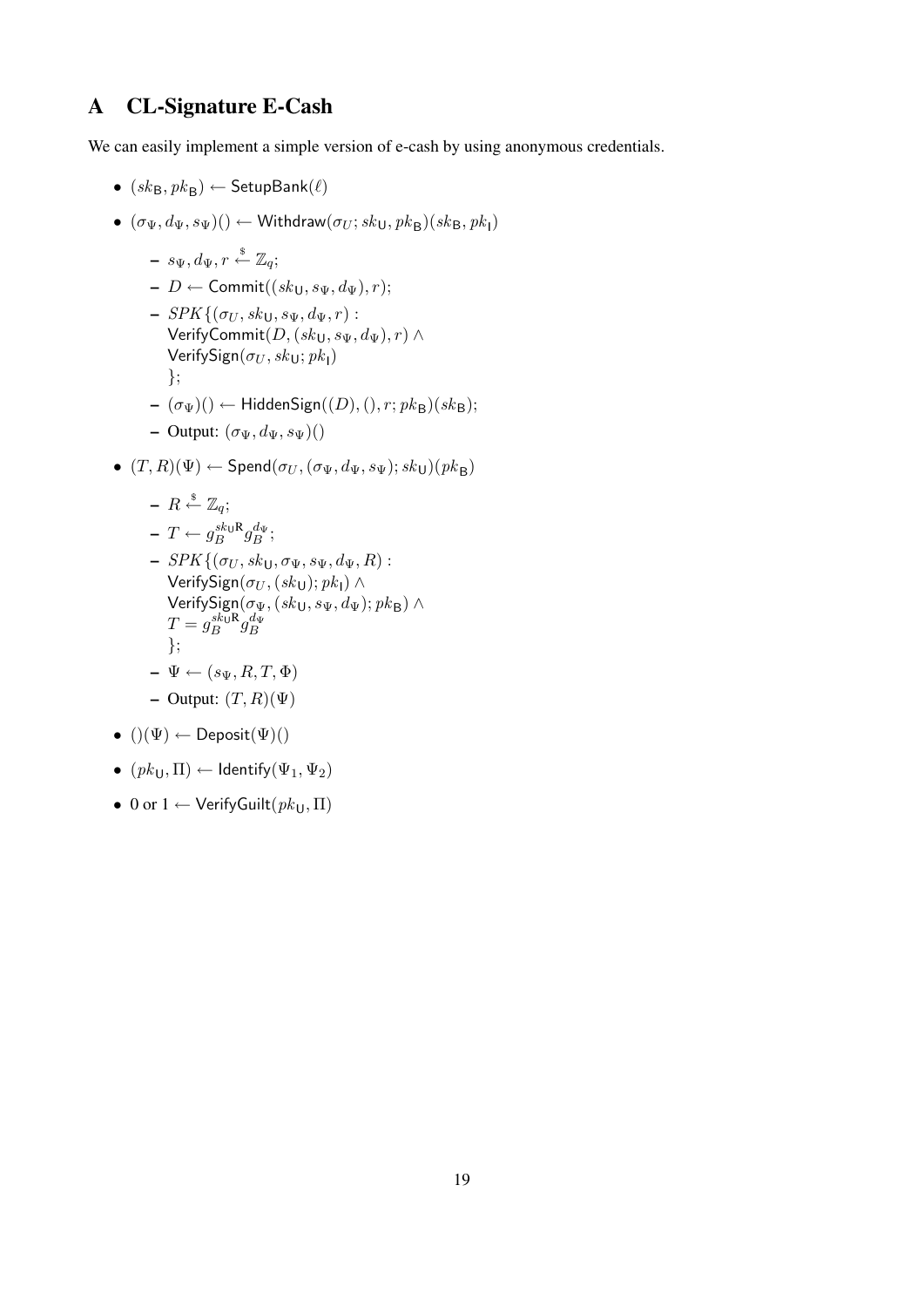## $\bf{B}$   $\bf{E}$  EC Protocols based on the  $\ell$ -SDH Assumption

We provide the details of a concrete instantiation of the incentive system in the signature scheme by Au et al. [3]. It is secure under the  $\ell$ -SDH Assumption [6], which states that in a group  $G = \langle q \rangle$  of order p it is hard to compute  $(c, g^{1/(x+c)})$  given  $g, g^x, \ldots, g^{x^{\ell}}$ . The scheme is based on Camenisch and Lysyankaya [12] and of Boneh et al. [7].

It assumes cyclic groups  $\mathbb G$  and  $\mathbb G_T$  of order p and a bilinear map  $e : \mathbb G \times \mathbb G \to \mathbb G_T$ . The signer's secret key is a random element  $x \stackrel{\$}{\leftarrow} \mathbb{Z}_q$ . The public key contains a number of random bases  $g_1, h_0, \ldots, h_\ell, h_{\ell+1} \stackrel{\$}{\leftarrow} \mathbb{G}$ , where  $\ell \in \mathbb{N}$  is a parameter, and  $y := g_1^x$ .

A signature on messages  $m_0, \ldots, m_\ell \in \mathbb{Z}_p$  is a tuple  $(A, r, s)$  where  $r, s \stackrel{\$}{\leftarrow} \mathbb{Z}_p$  are values chosen at random by the signer and  $A := (g_1 h_0^{m_0} \cdots h_\ell^{m_\ell} h_{\ell+1}^r)^{1/(x+s)}$ . Such a signature can be verified by checking whether  $e(A, g_1^s y) = e(g_1 h_0^{m_0} \cdots h_{\ell}^{m_{\ell}} h_{\ell+1}^r, g_1)$ .

Now assume that we are given a signature  $(A, r, s)$  on messages  $m_0 \dots, m_\ell \in \mathbb{Z}_p$  and want to prove that we indeed possess such a signature. To this end, we need to augment the public key with values  $u, v \in \mathbb{G}$  such that  $\log_{g_1} u$  and  $\log_{g_1} v$  are not known. This can be done as follows.

- 1. Choose random values  $t, t' \stackrel{\$}{\leftarrow} \mathbb{Z}_p$  and compute  $\tilde{A} := Au^t, B := v^t u^{t'}$ .
- 2. Execute the following proof of knowledge (where  $\alpha = st$  and  $\beta = st'$ )

$$
PK\{(\alpha, \beta, s, t, t', m_0, \dots, m_\ell, r): \qquad B = v^t u^{t'} \ \land \ 1 = B^{-s} v^{\alpha} u^{\beta} \ \land \frac{e(\tilde{A}, y)}{e(g_1, g_1)} = e(u, y)^t e((\tilde{A}^{-s} u^{\alpha} h_{\ell+1}^r \prod_{i=0}^{\ell} h_i^{m_i}), g_1)\}.
$$

It was proved in [3] that the above signature is unforgeable under adaptively chosen message attack if  $\ell$ -SDH assumption holds, where  $\ell$  is the number of signature queries.

#### B.1 Setup

We provide three setup functions for the privacy-friendly incentive system: (i) users and banks generate their respective keys. (ii) Each user  $U$  obtains an anonymous credential, that is a Camenisch-Lysyanskaya signature on her secret key  $sk_{U}$ . (iii) And, we establish a domain pseudonym system with articles and context-specific URLs as domains.

Firstly, let us consider the key generation. The algorithm BKEYGEN creates BBS CL signature system parameters, the bank's secret key x and public key  $(g_1, h_0, \ldots, h_\ell, h_{\ell+1}, u, v, y)$  according to Section 2. The algorithm UKEYGEN generates a user's master secret key  $sk_U$  and the corresponding public key  $pk_U := g_1^{sk_U}$ . Secondly, we consider the identity certification. The user's secret key  $sk_{U}$  also serves as unique identity. It is certified in a Camenisch-Lysyanskaya signature  $\sigma_U = (A, r, c)$  together with the user's roles and attributes. As a convention, we dedicate the zeroth signed message to the master key  $sk_{\rm U}$  and subsequent messages  $m_1$ ,  $..., m_{\ell}$  to attributes and roles. Thirdly, we establish a domain pseudonym for a document/user combination upon a user interaction with that document. To that end, we assume existence of a cryptographic hash function  $\mathcal{H}(\cdot)$  with domain G:  $\mathcal{H}:\{0,1\}^* \to \mathbb{G}$ . We compute a domain pseudonym  $N_{P,U}$  on a page P for a user U as  $N_{P,U} := (\mathcal{H}(P))^{sk_U}$ . Given that  $\mathcal{H}(P)$  is a random generator for  $\mathbb{G}, (\mathcal{H}(P))^{sk_U}$  will be a non-degenerate random group element with with overwhelming probability. Authors and editors need to submit their domain pseudonym for each transaction and proof possession of the corresponding secret key.

With this setup, we construct the e-coins of our system—(i) unspent ones  $(\sigma_{\Psi}, s_{\Psi}, d_{\psi})$  and (ii) spent ones  $\Psi = (s_{\Psi}, R, T, \Phi)$ —as follows: Firstly, an unspent e-coin is a Camenisch-Lysyanskaya signature on the coin's serial number  $s_{\Psi}$  and the owner's identity  $sk_{U}$ . The owner stores the serial number  $s_{\Psi}$  and his double-spending randomness  $d_{\Psi}$  in addition to the signature. Secondly, the recipient of a spent e-coin stores the tuple of serial number  $s_{\Psi}$ , SPEND protocol challenge R, double-spending value T, and proof transcript  $\Phi$ .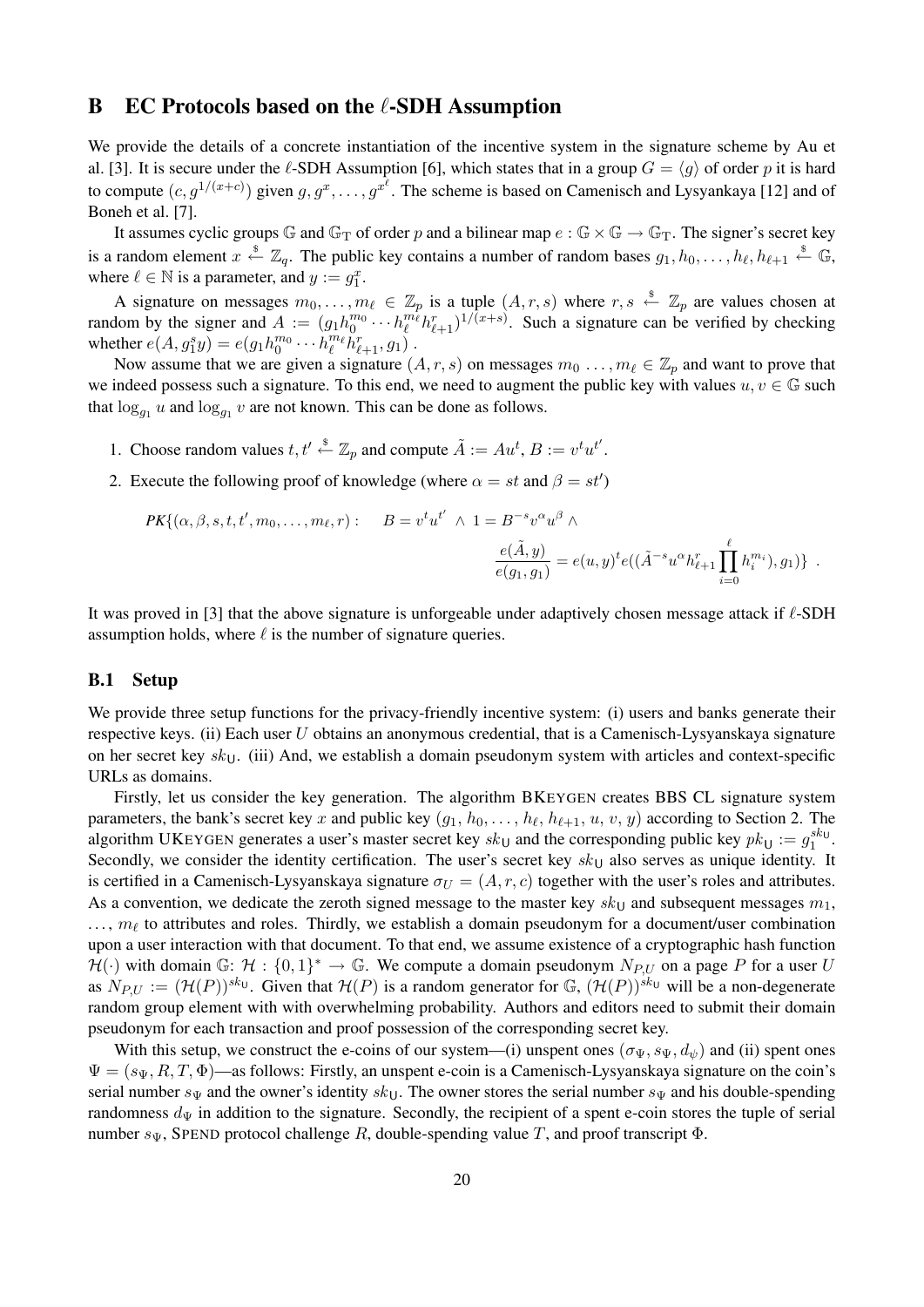

Figure 4: WITHDRAW protocol.

### B.2 Withdraw

We use a coin WITHDRAW protocol in two instances: Firstly, a user of an Wiki document withdraws e-coins from a bank to offer incentives to editors. Secondly, the Wiki withdraws new coins in exchange to offered coins. We require in both cases that these e-coins are bound to the new owner's identity in order to ensure double-spending prevention. To ensure that, we proceed as follows and depict the whole flow in Figure 4.

The user's credential  $\sigma_U = (A, r, c)$  is a signature on the user's master key  $sk_U$  and and roles the user can have in the system. The user constructs a commitment on coin parameters and her identity  $sk_{U}$ , and then proves knowledge of its representation and identity. Figure 4 defines this protocol: the user computes the blinding  $(\tilde{A}, B)$  of her identity credential  $\sigma_U$  and a commitment D on the coin parameters  $sk_U$ ,  $s_{\Psi}$ , and  $d_{\Psi}$ .

Then, the user proves the possession of credential  $\sigma_U$ , the structure of D, and the equality of sk<sub>U</sub> between  $\sigma_U$  and D, which Figure 4 references as  $PK_1$ :

$$
PK_1\{(\alpha, \beta, \gamma, \tau, \tau', \mu_0, (\mu_i)_{1 \le i \le \ell}, \varsigma_{\Psi}, \rho, \delta_{\Psi}, \rho') : \nD \equiv h_0^{\mu_0} h_1^{\varsigma_{\Psi}} h_2^{\delta_{\Psi}} h_3^{\rho'} \pmod{p} \wedge B = v^{\tau} u^{\tau'} \wedge 1 = B^{-\gamma} v^{\alpha} u^{\beta} \wedge \n\frac{e(\tilde{A}, y)}{e(g_1, g_1)} = e(u, y)^{\tau} e((\tilde{A}^{-\gamma} u^{\alpha} h_{\ell+1}^{\rho} h_0^{\mu_0} \prod_{i=1}^{\ell} h_i^{\mu_i}), g_1)\}
$$

The bank verifies the correctness of the proof of knowledge and computes a preliminary BBS Camenisch-Lysyanskaya signature  $\sigma'_{\Psi} := (A_{\Psi}, r'', c_{\Psi})$  on the commitment D. The user, in turn, derives the coin by completing the signature  $\sigma_{\Psi}$  and storing the parameters  $s_{\Psi}$  and  $d_{\Psi}$ .

### B.3 Submit Offer and Review

A user of the Wiki can offer incentive e-coins to editors by executing the SUBMIT OFFER operation. The Wiki rewards an editor with offered coins in the SUBMIT REVIEW operation. Both operations translate to spending the e-coins with the Wiki as clearing house.

#### B.3.1 Entitlements and separation of duty.

We compose the proof statements for the entitlement and separation of duty properties with the e-coin spending protocol below. They are highly specific to the Wiki's entitlement and SoD policies. Thus, we name general techniques.

We realize role-based and attribute-based entitlement by certifying the roles and attributes in the user's identity credentials or separate role credentials on the same master secret key. We prove the entitlement by selective disclosure of the attributes in the proof of knowledge.

We realize separation of duty with the document-centric domain pseudonym. Recall that the domain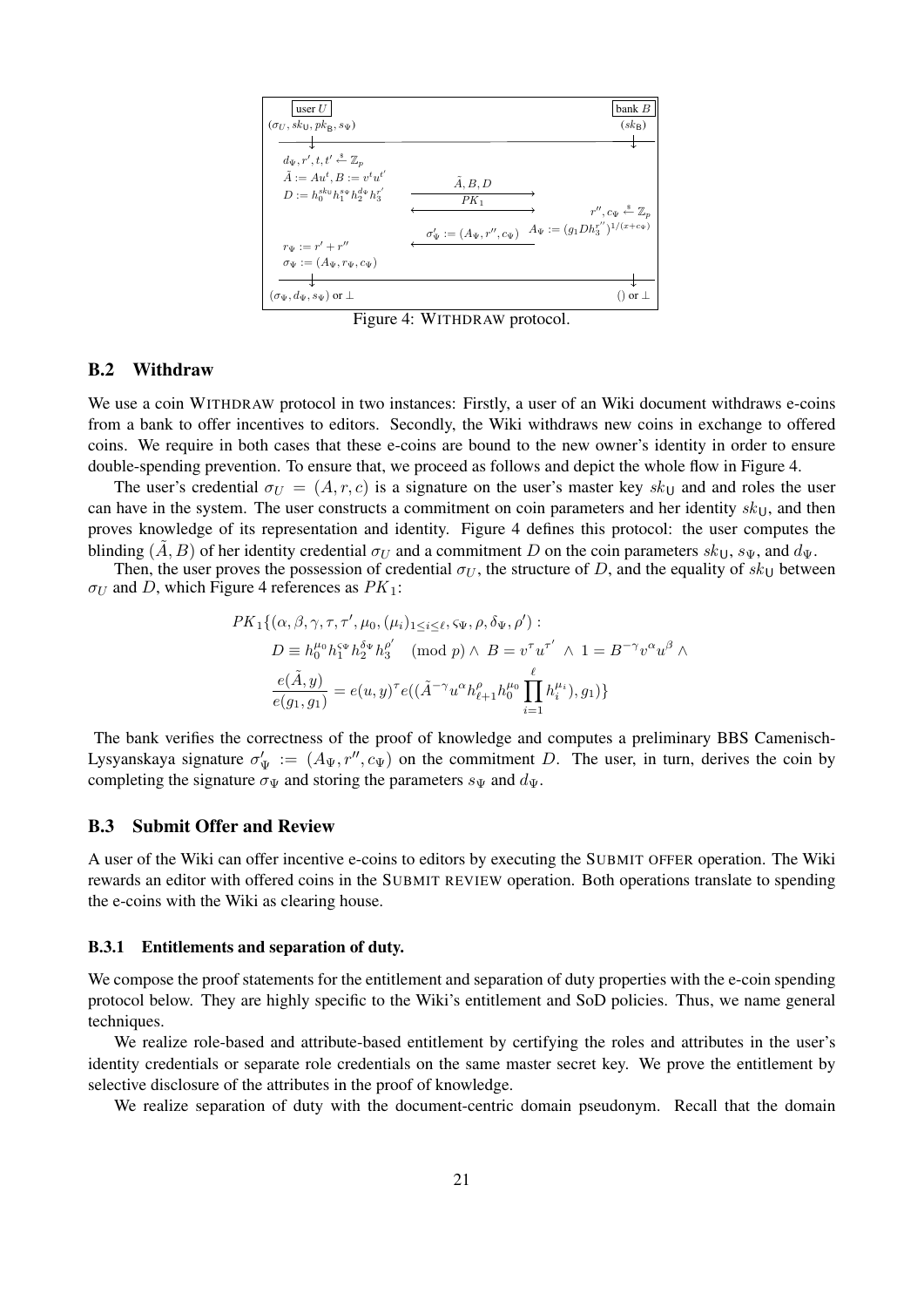

Figure 5: SUBMIT OFFER protocol.

pseudonym is on the user's master key:  $g_{\mathcal{H}(\mathcal{C})}^{sk_{\mathcal{U}}}$  $\mathcal{H}_{(P)}^{sky}$ . This does not only allow us a per-document linking<sup>12</sup>, but also to prove inequality of entities in SUBMIT REVIEW. To prove a separation of duty between author U and editor R, the editor proves possession of her credential and representation of her domain pseudonym  $N_{P,R} = g_{H}^{sk_R}$  $\overset{\mathcal{S}\mathcal{K}_{\mathsf{R}}}{\mathcal{H}(P)}.$ Thereby, the Wiki can be satisfied that the domain pseudonym  $N_{P,R}$  for the reviewed document P is linked to the editor R and that it is unequal from the domain pseudonym of the author  $N_{P,U}$ .

#### B.3.2 Spending an incentive e-coin.

The actual spending of an incentive e-coin is relatively straight-forward. Let us assume that a user holds a unspent coin  $\Psi'$  consisting of a serial number  $s_{\Psi}$ , a double spending randomness  $d_{\Psi}$ , and a coin signature  $\sigma_{\Psi} = (A_{\Psi}, r_{\Psi}, c_{\Psi})$ . In order to spend such a coin with another user, the user needs to prove the possession of the coin signature  $\sigma_\Psi$  and establish a double spending equation  $T = g_1^{sk_U R} g_1^{d_\Psi}$ . We proceed with the outline of the SUBMIT OFFER protocol and present its definition in Figure 5.

Note that in SUBMIT REVIEW, the Wiki spends the incentive e-coin with the editor, yet the editor is proving the fulfillment of entitlement and separation of duty policy back to the Wiki before receiving the coin. We leave the detailed specification of this protocol to the extended version of this paper.

The user computes a blinding on her identity credential  $\sigma_U = (A, r, c)$  and coin signature  $\sigma_w =$  $(A_{\Psi}, r_{\Psi}, c_{\Psi})$ . Upon receiving a challenge R from the recipient, the user computes the double spending equation  $T := g_B^{sk_0R} g_B^{d_\Psi}$ . The user proves the possession of the identity credential  $\sigma_U$  and of the coin signature  $\sigma_\Psi$ as well as the structure of the double spend equation for T and the equality of the master key  $sk_{U}$ :

$$
SPK_2\{ (\alpha, \alpha_{\Psi}, \gamma, \tau, \tau', \beta, \beta_{\Psi}, \gamma_{\Psi}, \tau_{\Psi}, \tau'_{\Psi}, \mu_0, (\mu_i)_{1 \leq i \leq \ell}, \varsigma_{\Psi}, \rho, \delta_{\Psi}, \rho_{\Psi}) : B = v^{\tau} u^{\tau'} \ \wedge \ 1 = B^{-\gamma} v^{\alpha} u^{\beta} \ \wedge \ B_{\Psi} = v^{\tau_{\Psi}} u^{\tau'_{\Psi}} \ \wedge \ 1 = B_{\Psi}^{-\gamma_{\Psi}} v^{\alpha_{\Psi}} u^{\beta_{\Psi}} \ \wedge \n\frac{e(\tilde{A}, y)}{e(g_1, g_1)} = e(u, y)^{\tau} e((\tilde{A}^{-\gamma} u^{\alpha} h_{\ell+1}^{\rho} h_0^{\mu_0} \prod_{i=1}^{\ell} h_i^{\mu_i}), g_1) \ \wedge \n\frac{e(\tilde{A}_{\Psi}, y)}{e(g_1, g_1)} = e(u, y)^{\tau_{\Psi}} e((\tilde{A}_{\Psi}^{-\gamma_{\Psi}} u^{\alpha_{\Psi}} h_3^{\rho_{\Psi}} h_0^{\mu_0} h_1^{\varsigma_{\Psi}} h_2^{\delta_{\Psi}}), g_1) \ \wedge N_{P, \mathsf{U}} = \mathcal{H}(P)^{\mu_0} \ \wedge T \equiv (g_1^R)^{\mu_0} g_1^{\delta_{\Psi}} \pmod{p}; \n\} \text{(context, R)}
$$

This first three lines of terms in this proof show that the user possesses an identity signature and an e-coin signatures, both being bound to the same user's secret identity  $sk_{U}$ . The proof of representation of the domain pseudonym  $N_{P,U}$  and equality of the user's master secret key provide the separation of duty capabilities as described above. The last line proves the correctness of the double-spending equation, and in particular, that

 $^{12}$ e.g., to allow the author to submit an offer for her document under special conditions.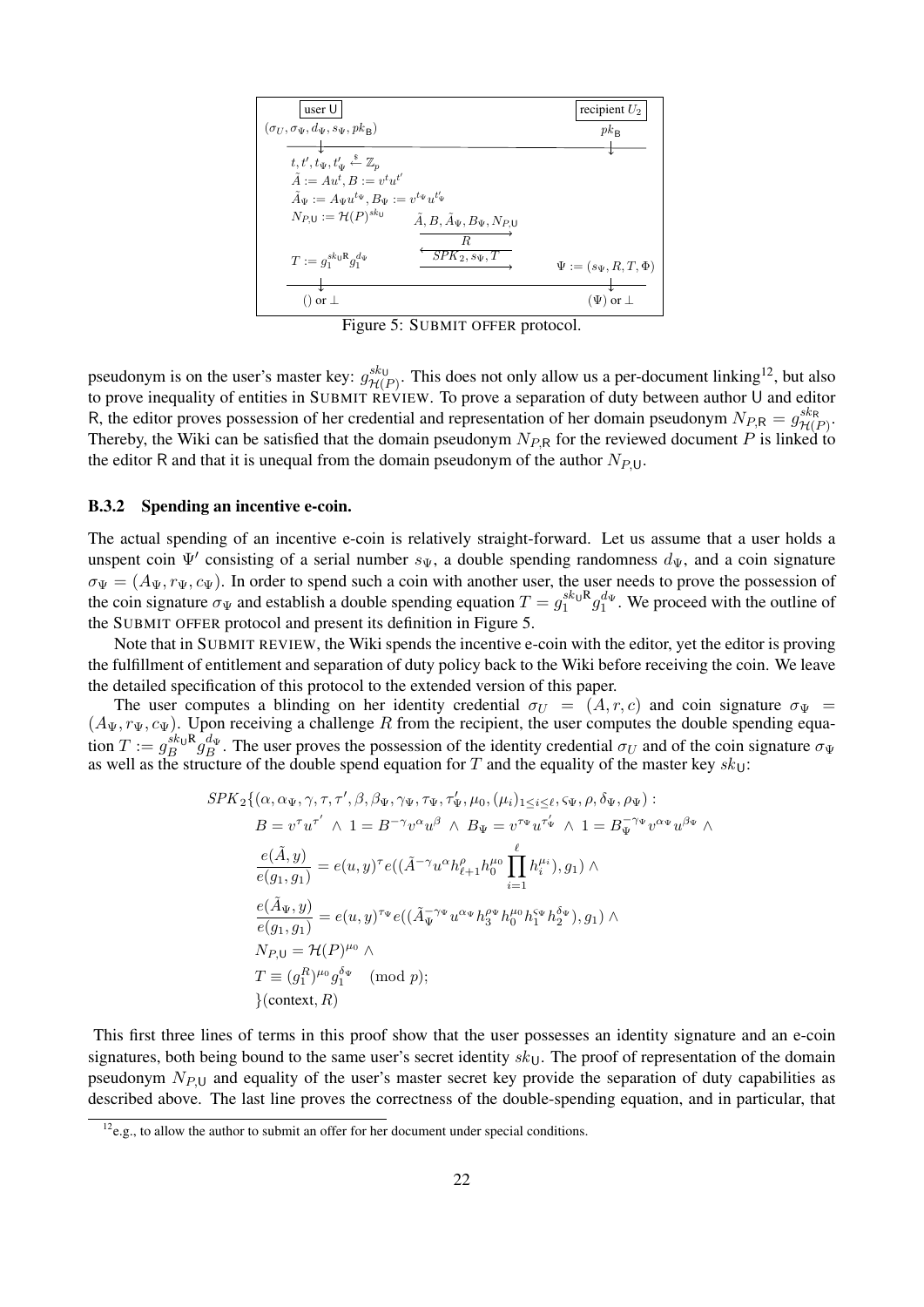the double-spending value T is also bound to the user's secret identity  $sk<sub>U</sub>$  and computed correctly from R and the appropriate values contained in the e-coin signature.

The recipient concludes the protocol by storing the coin  $(s_{\Psi}, R, T, \Phi)$ , where  $\Phi$  is the transcript of the signature proof of knowledge  $SPK<sub>2</sub>$ . The remaining elements have the following meaning:  $s<sub>\Psi</sub>$  is the coin's serial number,  $R$  the challenge randomness used in the SUBMIT OFFER operation, and  $T$  the double spending value.

#### B.4 Deposit

In order to DEPOSIT a coin, the recipient sends the coin  $\Psi = (s_{\Psi}, R, T, \Phi)$  to the bank. The bank checks that it does not hold the serial number  $s_{\Psi}$ , yet. Otherwise, it engages in the double spending detection protocol IDENTIFY.

We opt-in for the explicit exchange of e-coins to support *Anonymity* and *Unlinkability*: the Wiki exchanges the e-coin for real money and WITHDRAW an e-coin independently from the DEPOSIT operation.

#### B.4.1 Double-spending Detection: Identify and VerifyGuilt.

We propose a public-key recovery mechanism to enable disciplining double-spending and ensuring the *Incentive Security/Balance* property from Section 4.2. As part of the DEPOSIT protocol, a bank can detect that a single coin was spent twice, because it receives two deposits with the same serial number  $s_{\Psi}$ . It can follow-up with disciplining perpetrators by executing the IDENTIFY algorithm and reconstructing two double-spending equations  $T_1$  and  $T_2$  from its payment records and solving this system of two equations with two unknown variables pk<sub>U</sub> and b for the result pk<sub>U</sub>. IDENTIFY takes two coins  $\Psi_1 = (s_{\Psi}, R_1, T_1, \Phi_1)$  and  $\Psi_2 = (s_{\Psi}, R_2, T_2, \Phi_2)$  as input. It outputs  $pk_{U}$  of the double-spender and the proof  $\Pi$ , if both coins hold the same serial number  $s_{\Psi}$ ,  $\bot$ otherwise. IDENTIFY derives the double-spender's public key as  $pk_U := (T_1/T_2)^{(R_1 - R_2)^{-1}}$ .

IDENTIFY algorithm constructs proof  $\Pi = (\Psi_1, \Psi_2)$ . From these values, any participant can publicly verify that the user with  $pk_{U}$  is indeed guilty of double-spending. Verifiers can recompute the equation above and check that the proof transcripts  $\Phi_1$  and  $\Phi_2$  are valid. We call this operation VERIFYGUILT.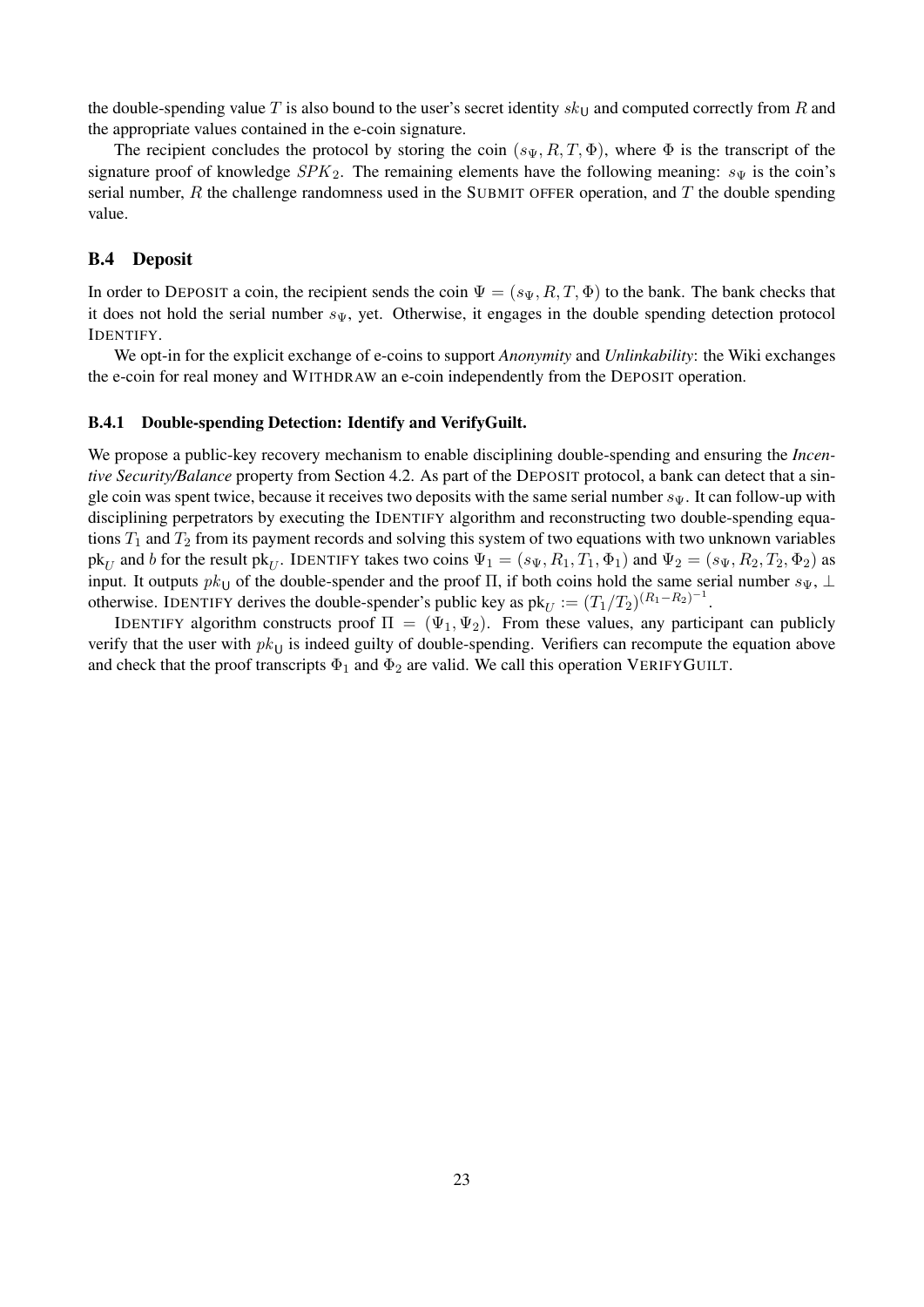# C Protocols based on the Strong RSA Assumption

# C.1 Initialization

- 1. Generate public key  $pk_U$  and private key  $sk_U$  (master secret) for the User. Section 4.5 states that the master secret should be chosen uniformly at random from the interval  $[1, \rho]$ . User public key  $pk_U = g^{sk_U}$ .
- 2. Generate public key and private key for the Bank.
- 3. Generate public key and private key for the Wikipedia.
- 4. Prove correctness of the public key of the issuer to the clients (users).

#### C.1.1 Group Parameters

The class GroupParameters must be made public to all parties. User must verify that  $\rho$  and  $\Gamma$  are prime and that  $\rho \mid (\Gamma - 1), \rho \nmid \frac{\Gamma - 1}{\rho}$  $\frac{-1}{\rho}$ . User must retrieve the instance of the GroupParameters class from the server (issuer) and check the above properties. User must retrieve the instance of the SystemParameters class from the server (issuer) and check the constraints.

#### C.1.2 Issuer key generation

Issuer generates its public and private key. It needs to prove to a client (user), that the public key was generated correctly.

$$
SPK\{(x_Z, x_{R_1}, \dots, x_{R_l})\}):
$$
  
\n
$$
Z = S^{xz}, R_1 = S^{x_{R_1}}, \dots, R_l = S^{x_{R_l}}
$$
  
\n
$$
\}
$$
 (1)

## C.1.3 User certificate issuance

Client (user) needs also issuer's public key for the certificate to be issued. After the certificate is issued, issuer's public key is part of the certificate.

#### C.2 Withdraw

## C.2.1 User

- 1. Prove possession of the identity credential  $\sigma_U = (A, e, r)$ , signature on the user's master key sk<sub>U</sub> and roles (additional attributes).
- 2. Construct a commitment on coin parameters  $s_{\Psi}$ ,  $d_{\Psi}$  and user's identity  $sk_U$ .
- 3. Prove structure of the commitment C and the equality of  $sk_{U}$ .
- 4. Compute domain pseudonym  $N_{D,U} = \mathcal{H}(D)^{sk_U}$  using bank url as domain D.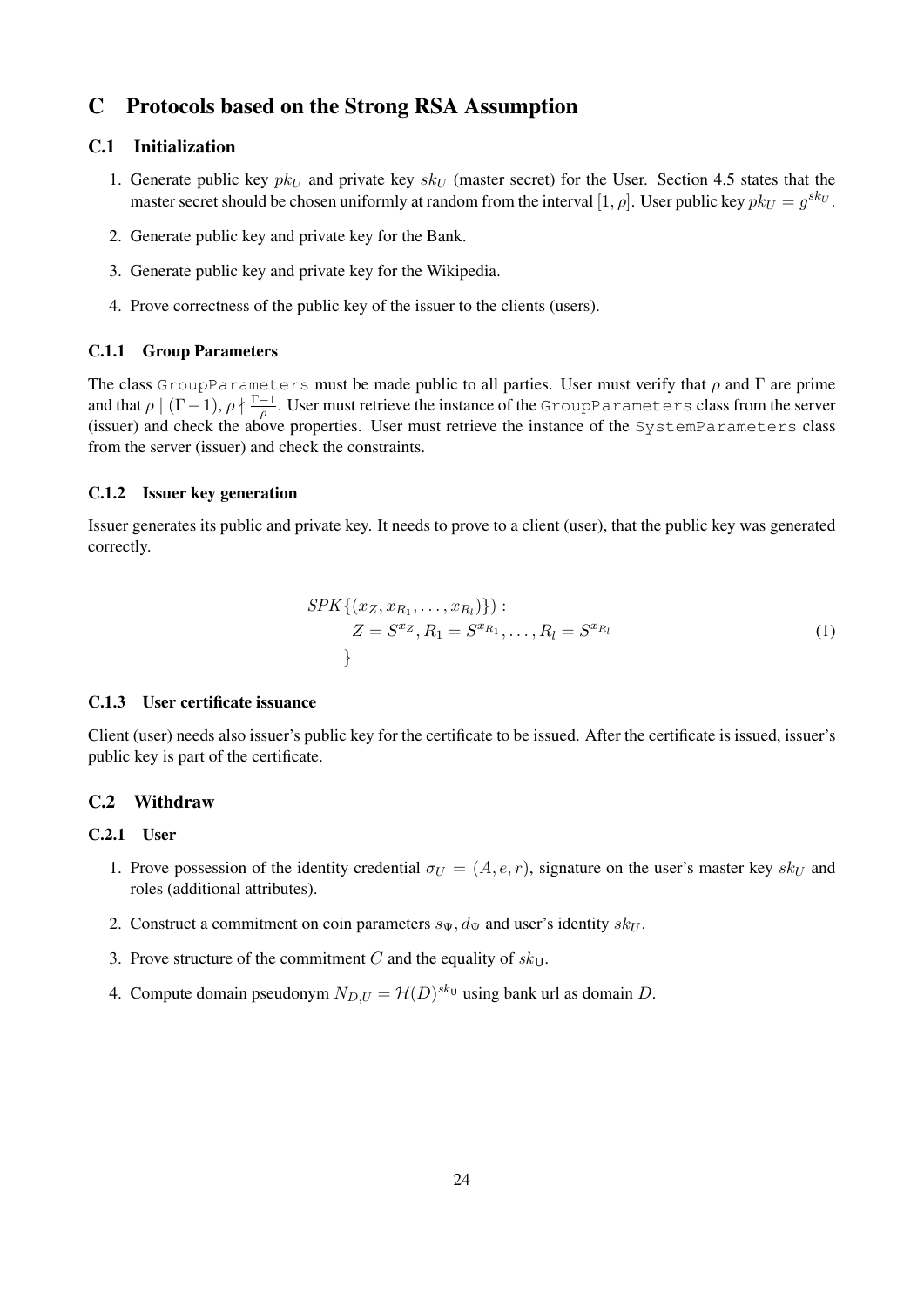$$
SPK_1\{(e, v, r', sk_{\mathsf{U}}, s_{\Psi}, d_{\Psi}, \{m_i|i \in I_c \cup I_h\}):
$$
  

$$
Z\tilde{A}^{-2^{le}-1} \prod_{i \notin I_c \cup I_h} R_i^{-m_i} \equiv \pm \tilde{A}^e S^v \prod_{i \in I_c \cup I_h} R_i^{m_i} \pmod{n} \wedge
$$
 (2)

$$
C \equiv S^{r'} R_0^{sk} R_1^{sk} R_2^{d_{\Psi}} \pmod{n} \wedge \tag{3}
$$

$$
N_{D,U} = \mathcal{H}(D)^{sk_U} \pmod{\Gamma} \wedge \tag{4}
$$

$$
sk_{\mathsf{U}}, s_{\Psi}, d_{\Psi} \in \{0, 1\}^{l_m + l_{\phi} + l_{\mathcal{H}} + 2} \wedge \tag{5}
$$

$$
m_i \in \{0, 1\}^{l_m + l_\phi + l_{\mathcal{H}} + 2} \ (i \in I_c \cup I_h) \land \tag{6}
$$

$$
e \in \pm \{0,1\}^{l'_e + l_\phi + l_\mathcal{H} + 1} \tag{7}
$$

$$
f_{\rm{max}}
$$

}

## C.2.2 Bank

- 1. Verify the correctness of the signature on user's identity credential  $\sigma_U$ .
- 2. Compute preliminary Camenisch-Lysyanskaya signature  $\sigma'_{\Psi} := (A_{\Psi}, e_{\Psi}, r'')$  on the commitment C.

## C.2.3 User

- 1. Complete the signature  $\sigma_{\Psi} := (A_{\Psi}, e_{\Psi}, r := r' + r'').$
- 2. Store parameters  $s_{\Psi}$  and  $d_{\Psi}$  and the coin signature  $sigma_{\Psi}$ .

# C.3 Spend

### C.3.1 User

- 1. Prove possession of a coin signature  $\sigma_{\Psi} = (A_{\Psi}, e_{\Psi}, r_{\Psi})$  and identity credential  $\sigma_U = (A, e, v)$ .
- 2. Receive challenge  $R$  from the recipient.
- 3. Establish double spending equation  $T = g_1^{sk \cup R + d_{\Psi}} \pmod{\Gamma}$ .
- 4. Prove the structure of the double spending equation for T and the equality of the master key  $sk_{U}$ .
- 5. Compute domain pseudonym  $N_{D,U} = \mathcal{H}(D)^{sk_U}$  using recipient url as domain D.

$$
SPK_2\{(e, v, sk_{\mathsf{U}}, s_{\mathsf{V}}, d_{\mathsf{V}}, \{m_i | i \in I_c \cup I_h\}) :
$$
  

$$
Z\tilde{A}^{-2^{l_e}-1} \prod_{i \notin I_c \cup I_h} R_i^{-m_i} \equiv \tilde{A}^e S^v \prod_{i \in I_c \cup I_h} R_i^{m_i} \pmod{n} \wedge
$$
 (8)

$$
Z\tilde{B}^{-2^{l_e}-1} \equiv \tilde{B}^e S^v R_0^{skv} R_1^{s_\Psi} R_2^{d_\Psi} \pmod{n} \wedge \tag{9}
$$

$$
T \equiv (g_1^R)^{sk} \, g_1^{d_\Psi} \pmod{\Gamma} \wedge \tag{10}
$$

$$
N_{D,U} = \mathcal{H}(D)^{sk_{U}} \pmod{\Gamma} \wedge \tag{11}
$$

$$
sk_{\mathsf{U}}, s_{\Psi}, d_{\Psi} \in \{0, 1\}^{l_m + l_{\phi} + l_{\mathcal{H}} + 2} \wedge \tag{12}
$$

$$
m_i \in \{0,1\}^{l_m + l_\phi + l_{\mathcal{H}} + 2} \ (i \in I_c \cup I_h) \land \tag{13}
$$

$$
e \in \pm \{0,1\}^{l_e' + l_\phi + l_\mathcal{H} + 1} \tag{14}
$$

$$
f_{\rm{max}}
$$

}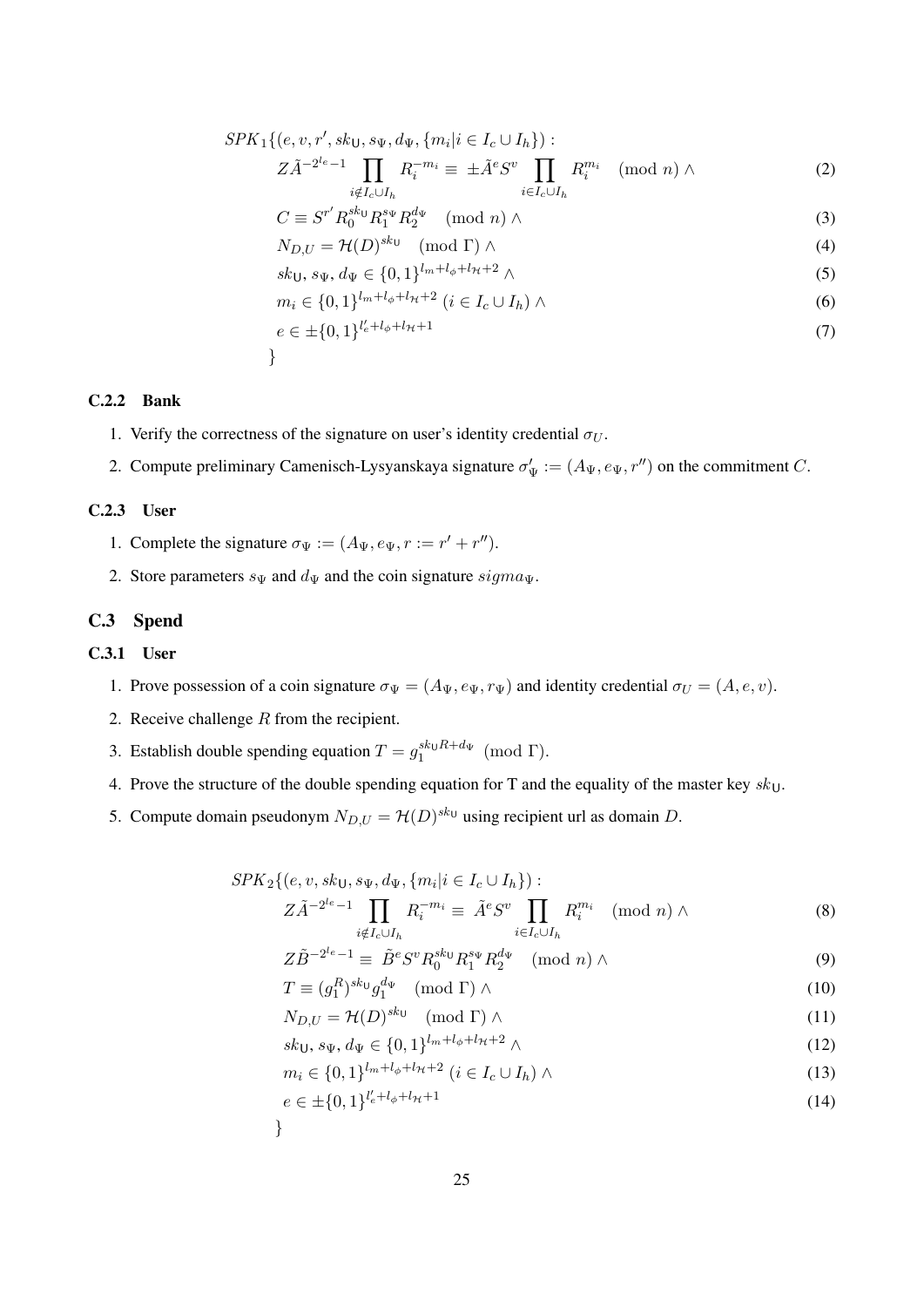#### C.3.2 Recipient

- 1. Verify correctness of the coin signature  $\sigma_{\Psi}$  and signature on user's identity credential  $\sigma_{U}$ .
- 2. Store coin  $\Psi = (s_{\Psi}, R, T, \Phi)$ .
	- $s_{\Psi}$  coin serial number
	- $R$  challenge randomness
	- $T$  double spending equation
	- $\Phi$  transcript of the signature proof of knowledge  $SPK<sub>2</sub>$ .

## C.4 SubmitReview

# C.4.1 User

- 1. Compute domain pseudonym  $N_{P,U_2} = \mathcal{H}(P)^{sk_{U_2}}$  for the page P.
- 2. Prove possession of the identity credential  $\sigma_{U_2} = (A_2, e_2, v_2)$  and structure of the domain pseudonym  $N_{P,U_2}$ .

$$
SPK_{3}\{(e_{2}, v_{2}, sk_{U_{2}}, \{m_{i}|i \in I_{c} \cup I_{h}\}) : Z\tilde{A}^{-2^{l_{e}}-1} \prod_{i \notin I_{c} \cup I_{h}} R_{i}^{-m_{i}} \equiv \tilde{A}^{e_{2}} S^{v_{2}} \prod_{i \in I_{c} \cup I_{h}} R_{i}^{m_{i}} \pmod{n} \wedge
$$
 (15)

$$
N_{P,U_2} = \mathcal{H}(P)^{sk_{U_2}} \pmod{\Gamma} \wedge \tag{16}
$$

$$
sk_{\mathsf{U}_2} \in \{0,1\}^{l_m + l_\phi + l_{\mathcal{H}} + 2} \wedge \tag{17}
$$

$$
m_i \in \{0,1\}^{l_m + l_\phi + l_{\mathcal{H}} + 2} \ (i \in I_c \cup I_h) \land \tag{18}
$$

$$
e_2 \in \pm \{0,1\}^{l'_e + l_\phi + l_{\mathcal{H}} + 1} \tag{19}
$$

C.4.2 Recipient

1. Verify correctness of the proof of knowledge.

}

2. Spend coins that were offered for a review.

#### C.4.3 User

- 1. Receive coins and verify their correctness.
- 2. Deposit coins at the bank and withdraw fresh ones.

## C.5 Deposit

#### C.5.1 User

- 1. Compute domain pseudonym  $N_{D,U_2} = \mathcal{H}(D)^{sk_{U_2}}$  using bank url as domain D.
- 2. Prove possession of the identity credential  $\sigma_{U_2} = (A_2, e_2, v_2)$  and structure of the domain pseudonym  $N_{D,U_2}.$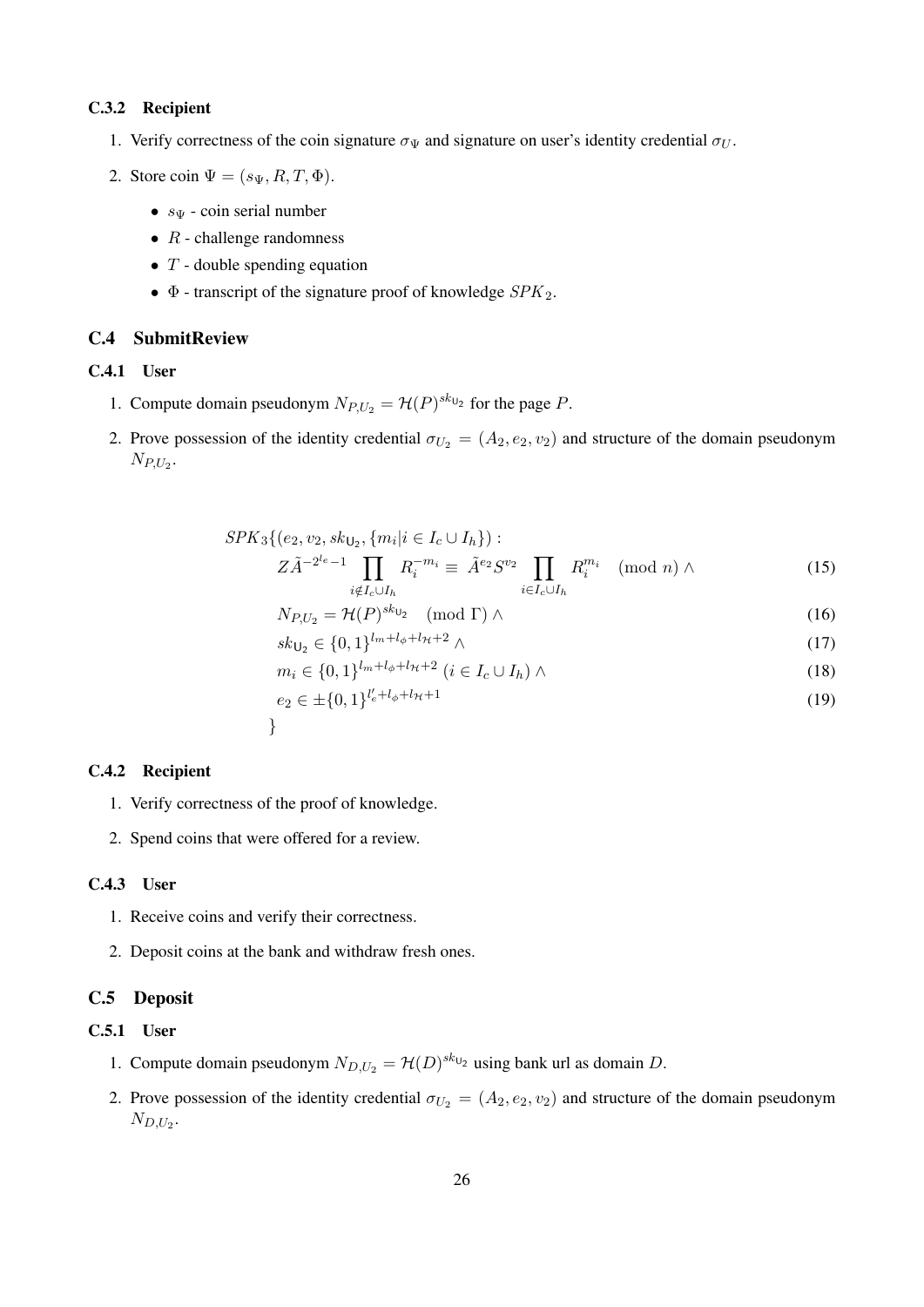3. Send the coin  $\Psi = (s_{\Psi}, R, T, \Phi)$  to the bank.

}

$$
SPK_4\{(e, v, sk_{\mathsf{U}_2}, s_{\Psi}, d_{\Psi}, \{m_i|i \in I_c \cup I_h\}):
$$
  

$$
Z\tilde{A}^{-2^{le}-1} \prod R_i^{-m_i} \equiv \tilde{A}^e S^v \prod R_i^{m_i} \pmod{n} \wedge
$$
 (20)

$$
i \notin I_c \cup I_h \qquad i \in I_c \cup I_h
$$
  

$$
N_{D,U_2} = \mathcal{H}(D)^{sk_{U_2}} \pmod{\Gamma} \wedge \qquad (21)
$$

$$
sk_{\mathsf{U}}, s_{\Psi}, d_{\Psi} \in \{0, 1\}^{l_m + l_{\phi} + l_{\mathcal{H}} + 2} \wedge \tag{22}
$$

$$
m_i \in \{0,1\}^{l_m + l_\phi + l_{\mathcal{H}} + 2} \ (i \in I_c \cup I_h) \land \tag{23}
$$

$$
e \in \pm \{0,1\}^{l'_e + l_\phi + l_\mathcal{H} + 1} \tag{24}
$$

$$
f_{\rm{max}}
$$

# C.5.2 Bank

- 1. Verify the identity credential  $\sigma_{U_2}$  and the structure of the domain pseudonym  $N_{D,U_2}$ .
- 2. Check that there is no serial number  $s_{\Psi}$  already and update user's balance, store  $s_{P}s_i$ .
- 3. If there is serial number  $s_{\Psi}$ , engage in the double spending detection protocol (Identify).

## C.5.3 Identify

- 1. Take two coins  $\Psi_1 = (s_{\Psi}, R_1, T_1, \Phi_1)$  and  $\Psi_2 = (s_{\Psi}, R_2, T_2, \Phi_2)$  as input.
- 2. Output the  $pk_{U}$  of the double-spender and the proof  $\Pi = (\Psi_1, \Psi_2)$ , if both coins hold the same serial number  $s_{\Psi}$ ,  $\perp$  otherwise.

$$
T_1 = \mathrm{pk}_{U}^{R_1} \cdot g_1^{b_\Psi} \tag{25}
$$

$$
T_2 = \mathrm{pk}_{U}^{R_2} \cdot g_1^{b_{\Psi}} \tag{26}
$$

$$
(T_1/T_2)^{(R_1 - R_2)^{-1}} =
$$

$$
\left(\mathbf{p} \mathbf{k}_U^{R_1} \cdot g_1^{b_\Psi} / \mathbf{p} \mathbf{k}_U^{R_2} \cdot g_1^{b_\Psi}\right)^{(R_1 - R_2)^{-1}} =
$$

$$
\left(\mathbf{p} \mathbf{k}_U^{R_1 - R_2}\right)^{(R_1 - R_2)^{-1}} = \mathbf{p} \mathbf{k}_U
$$
(27)

# C.5.4 VerifyGuilt

Verifiers can recompute the equation above and check that the proof transcripts  $\Psi_1$  and  $\Psi_2$  are valid.